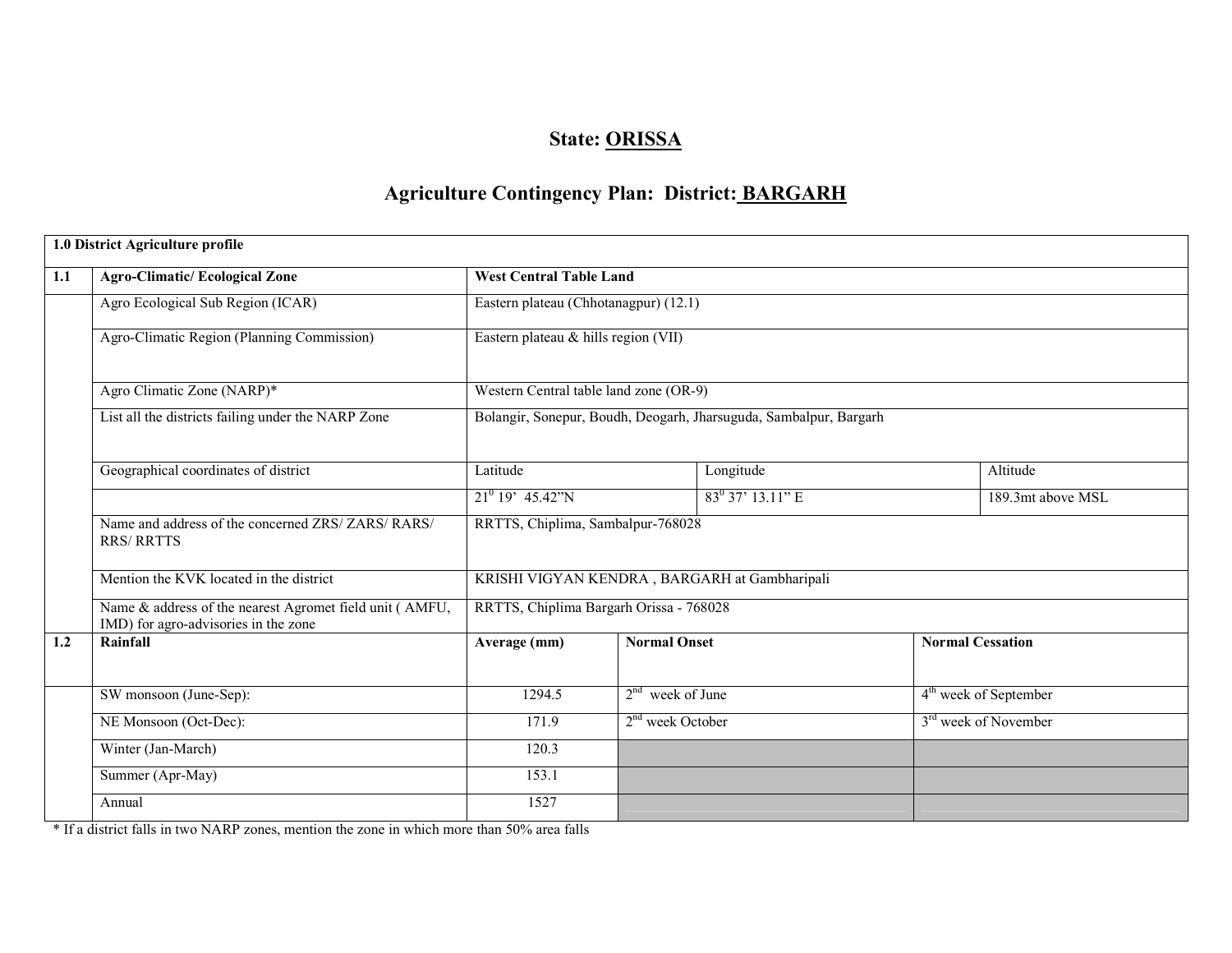| 1.3 | Land use pattern<br>of the district<br>(latest statistics) | Geographical area | Forest<br>area                 | Land under non-<br>agricultural use | Permanent<br><i>pastures</i> | <b>Cultivable</b><br>wasteland | Land under<br>Misc. tree<br>crops and<br>groves | <b>Barren</b> and<br>uncultivable<br>land | Current<br>fallows | Other<br>fallows |
|-----|------------------------------------------------------------|-------------------|--------------------------------|-------------------------------------|------------------------------|--------------------------------|-------------------------------------------------|-------------------------------------------|--------------------|------------------|
|     | Area (000 ha)                                              | 584               | ຳ^<br>$\overline{\phantom{a}}$ | 50                                  |                              |                                | 20<br>ر ت                                       | 20                                        | ے ر                |                  |

| -1.4 | <b>Major Soils (Common names)</b>     | Area $(900 \text{ ha})$ | Percent $(\% )$ of total                                             |
|------|---------------------------------------|-------------------------|----------------------------------------------------------------------|
|      | Lateritic soils                       | Data not available      | Major dominating area- Attabira, Bijepur, Bheden, Bargarh blocks     |
|      | Mixed red & Yellow soils              | -do-                    | Major dominating area- Part of Padampur and Gaisilet blocks          |
|      | Red & Black soils                     | -do-                    | Major dominating area- Jharbandha, Sohela, Paikamal, Gaisilet blocks |
|      | Brown forest soils                    | -do-                    | Major dominating area- Ambanana, Bhatli blocks                       |
|      | Others (specify): Net cultivated area | 349                     | 60%                                                                  |

| 1.5 | <b>Agricultural land use</b> | Area $('000 ha)$ | Cropping intensity % |
|-----|------------------------------|------------------|----------------------|
|     | Net sown area                | 330              |                      |
|     | Area sown more than once     | 140              | 142.4                |
|     | Gross cropped area           | 470              |                      |

| 1.6 | Irrigation           |               | Area ('000 ha) |          |  |  |
|-----|----------------------|---------------|----------------|----------|--|--|
|     | Net irrigated area   |               | 149.4          |          |  |  |
|     | Gross irrigated area |               | 202            |          |  |  |
|     | Rainfed area         |               | 209            |          |  |  |
|     | Source of irrigation | <b>Number</b> | Area ('000 ha) | $%$ area |  |  |
|     | Canals               | 36            | 76208          | 76.0     |  |  |
|     | Tanks                | N.A.          | N.A.           |          |  |  |
|     | Open wells           | 4253          | 6255           | 6.2      |  |  |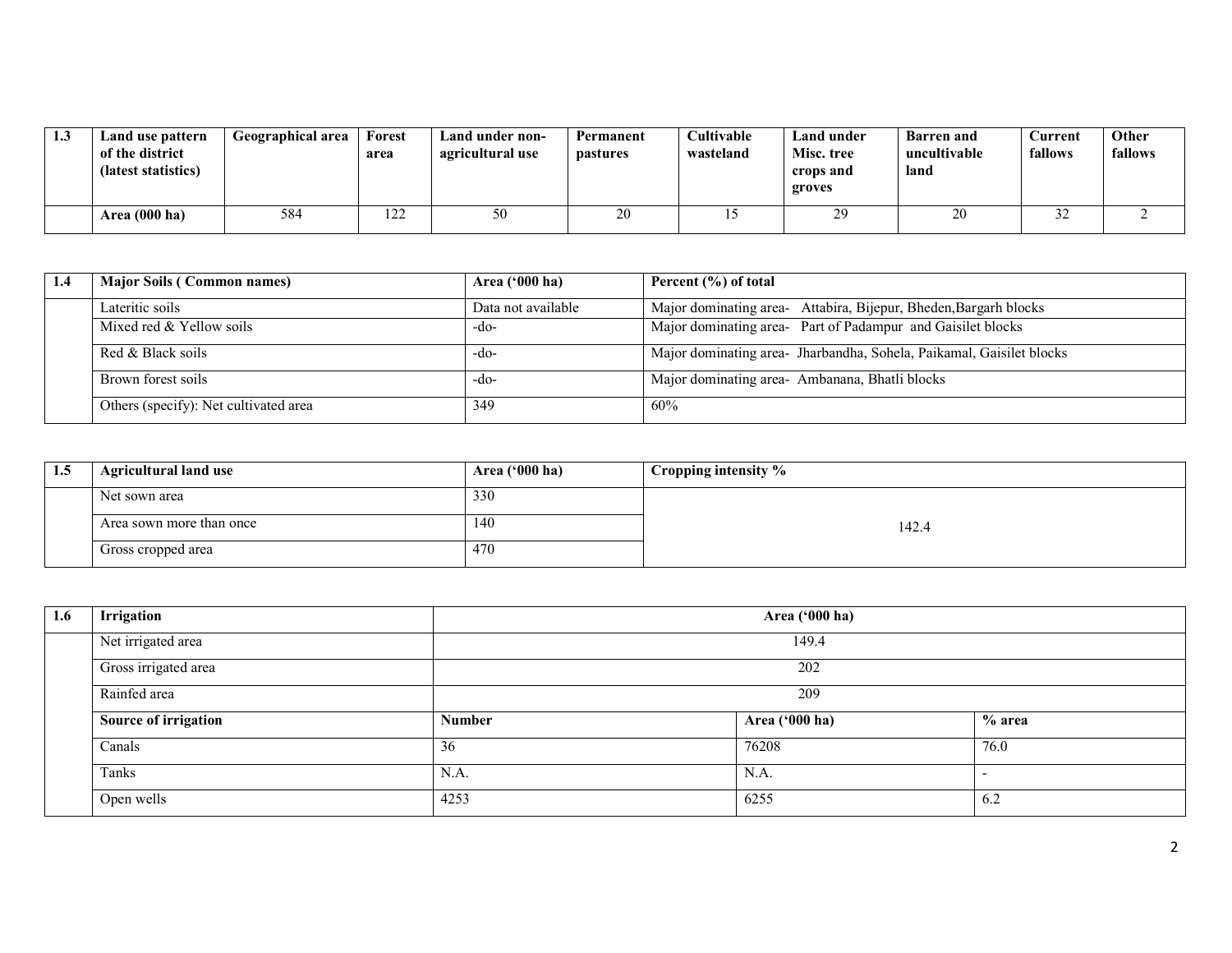| Bore wells                       | 324                                                                                                                                                                                                                                | 4435                     | 4.4                      |  |  |  |
|----------------------------------|------------------------------------------------------------------------------------------------------------------------------------------------------------------------------------------------------------------------------------|--------------------------|--------------------------|--|--|--|
| Lift irrigation                  | 346                                                                                                                                                                                                                                | 6710                     | 6.7                      |  |  |  |
| Other sources                    | ٠                                                                                                                                                                                                                                  | 6538                     | 6.5                      |  |  |  |
| Total irrigated area             |                                                                                                                                                                                                                                    | 100146                   |                          |  |  |  |
| Pumpsets                         | 280                                                                                                                                                                                                                                |                          |                          |  |  |  |
| Micro-irrigation                 |                                                                                                                                                                                                                                    |                          |                          |  |  |  |
| Groundwater availability and use | No. of blocks                                                                                                                                                                                                                      | $%$ area                 | <b>Quality of water</b>  |  |  |  |
| Over exploited                   | <b>Nil</b>                                                                                                                                                                                                                         |                          |                          |  |  |  |
| Critical                         | Nil                                                                                                                                                                                                                                | $\overline{\phantom{0}}$ | $\overline{\phantom{a}}$ |  |  |  |
| Semi-critical                    | Nil                                                                                                                                                                                                                                |                          | $\overline{\phantom{a}}$ |  |  |  |
| Safe                             | 11                                                                                                                                                                                                                                 | 92                       | Good                     |  |  |  |
| Wastewater availability and use  |                                                                                                                                                                                                                                    | 8                        | Manageble                |  |  |  |
| Ground water quality             | District affected in part (5 %) with problems such as fluoride $> 1.5$ mg/l, iron, $> 1.0$ mg/l and nitrate $> 45$ mg/l. There is need<br>of rain water harvesting to artificially recharge the ground water for safe domestic use |                          |                          |  |  |  |

\*over-exploited: groundwater utilization > 100%; critical: 90-100%; semi-critical: 70-90%; safe: <70%

#### Area under major field crops & horticulture etc. as per latest figure (2007)

| <b>Field crops-</b>               | Total area('000 ha) | Irrigated('000 ha)  | Rainfed('000 ha)         |  |  |  |  |
|-----------------------------------|---------------------|---------------------|--------------------------|--|--|--|--|
| Paddy                             | 299.4               | 126.5               | 172.9                    |  |  |  |  |
| Groundnut                         | 33.5                | 8.1                 | 25.4                     |  |  |  |  |
| Maize                             | 1.4                 | 0.3                 | I.I                      |  |  |  |  |
| Sugarcane                         | 1.1                 |                     | $\overline{\phantom{a}}$ |  |  |  |  |
| Mung                              | 44.3                | 3.7                 | 40.6                     |  |  |  |  |
| Biri                              | 18.5                | 1.5                 | 17.0                     |  |  |  |  |
| <b>Horticulture crops- Fruits</b> |                     | Total area('000 ha) |                          |  |  |  |  |
| Mango                             |                     | 1.7                 |                          |  |  |  |  |
| Guava                             |                     | 0.1                 |                          |  |  |  |  |
| Citrus                            |                     | 0.1                 |                          |  |  |  |  |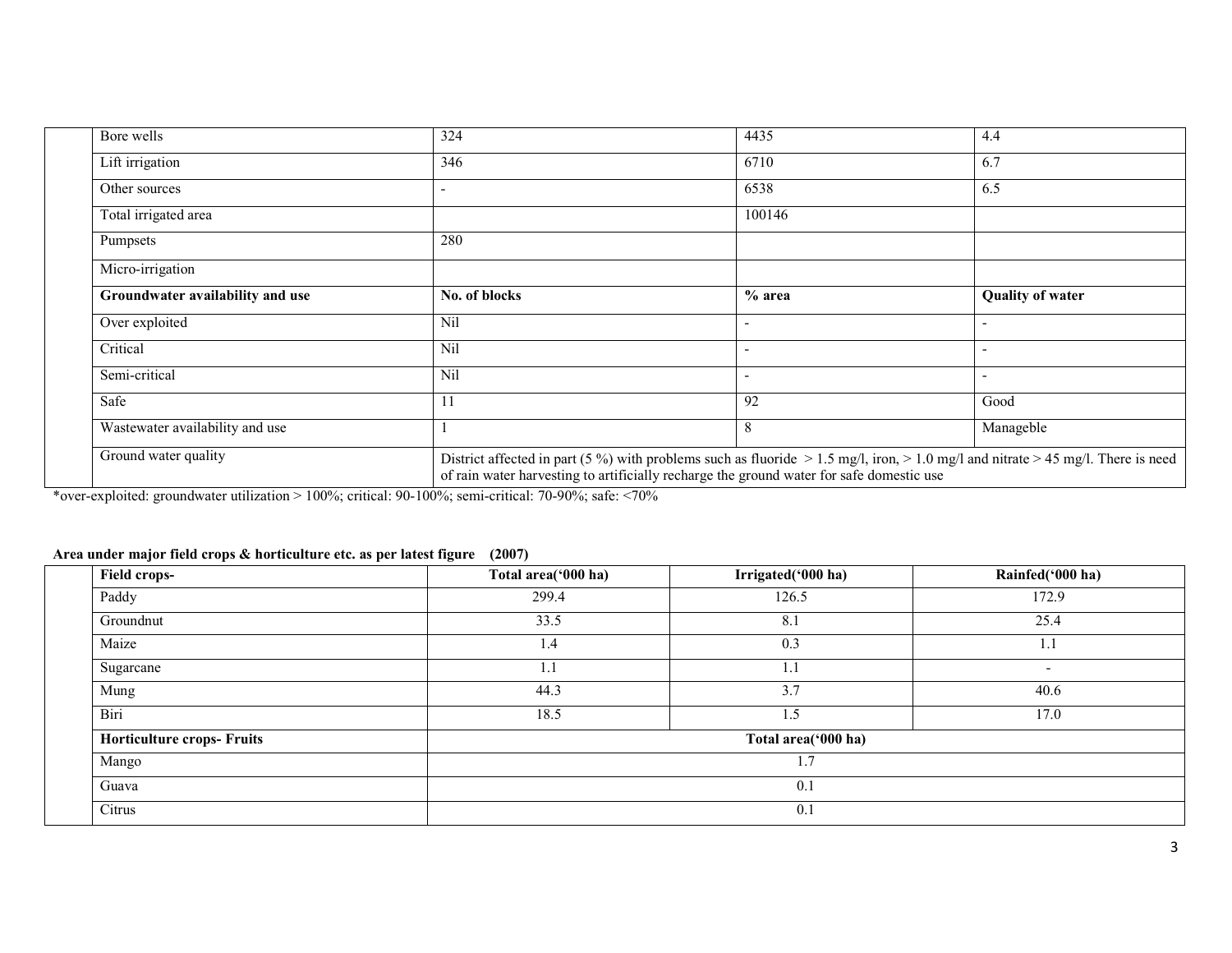| Litchi                                | $\overline{\phantom{a}}$ |  |
|---------------------------------------|--------------------------|--|
| Sapota                                | 0.2                      |  |
| <b>Horticulture crops- Vegetables</b> | Total area('000 ha)      |  |
| Potato                                | 0.4                      |  |
| Onion                                 | 2.0                      |  |
| <b>Sweet Potato</b>                   | 1.6                      |  |
| <b>Medicinal and Aromatic crops</b>   | Total area('000 ha)      |  |
| N.A.                                  | N.A.                     |  |
| <b>Plantation crops</b>               | Total area('000 ha)      |  |
| Coconut                               | 1.1                      |  |
| Banana                                | 0.6                      |  |
| Papaya                                | $\overline{\phantom{a}}$ |  |
| Others                                | 1.9                      |  |
| <b>Fodder crops</b>                   | Total area('000 ha)      |  |
| N.A.                                  | N.A.                     |  |
| Total fodder crop area                | 2                        |  |
| <b>Grazing land</b>                   |                          |  |
| Sericulture etc.                      | Nil                      |  |

\*If break-up data (irrigated, rainfed) is not available, give total area

| 1.8 | Livestock                                    | <b>Male ('000)</b> | Female ('000) | Total $(900)$            |
|-----|----------------------------------------------|--------------------|---------------|--------------------------|
|     | Non descriptive Cattle (local low yielding)  |                    |               | 409.7                    |
|     | Improved cattle                              |                    |               | 62.9                     |
|     | Crossbred cattle                             |                    |               | $\overline{\phantom{0}}$ |
|     | Non descriptive and descript Buffaloes total |                    |               | 38.4                     |
|     | Goat                                         |                    |               | 177.0                    |
|     | Sheep                                        |                    |               | 57.9                     |
|     | Others (Camel, Pig, Yak etc.)                |                    |               | (Pigs) 8261              |
|     | Commercial dairy farms (Number)              |                    |               |                          |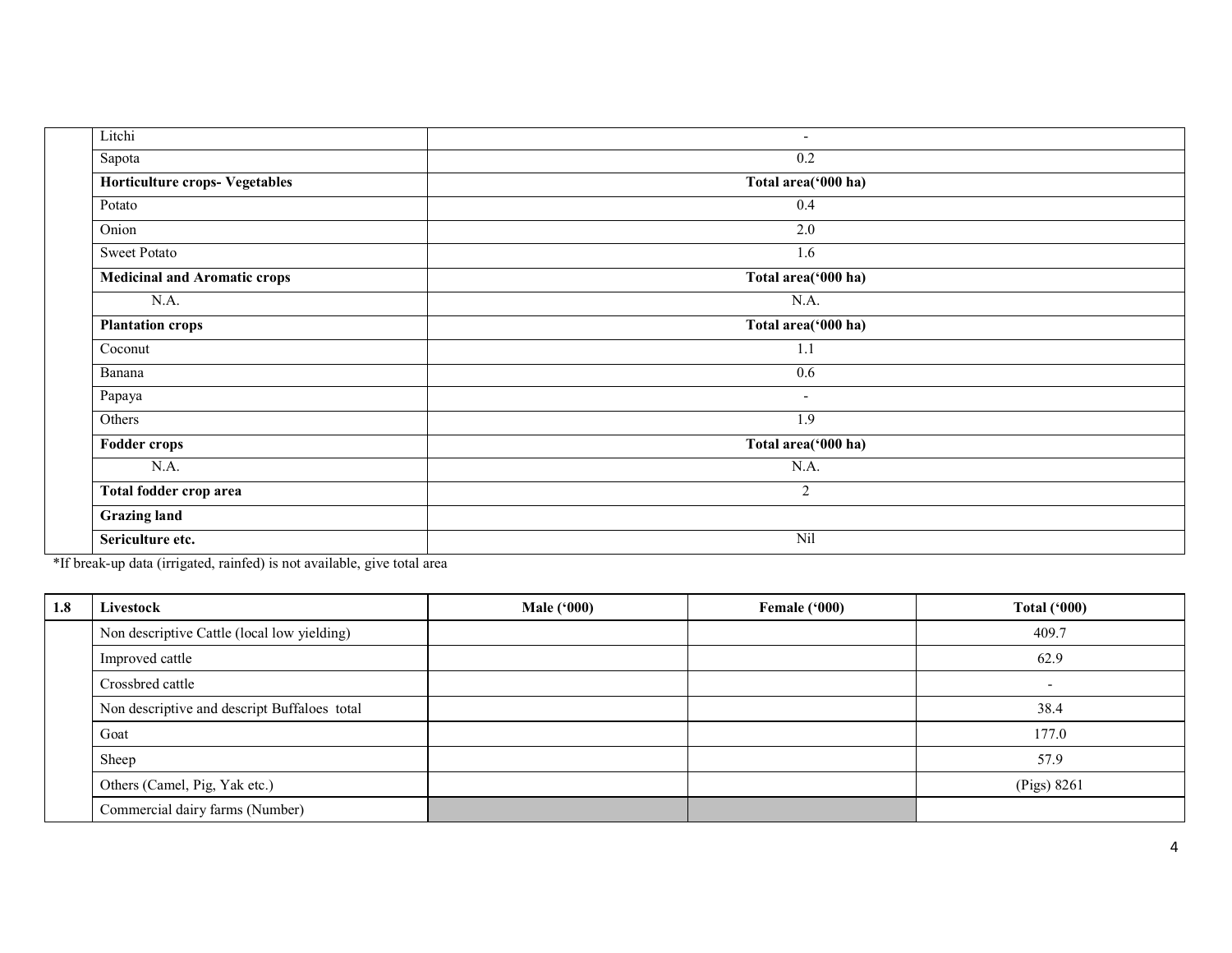| 1.9  | Poultry                                         | No. of farms             |            |                          |                          |                                          | Total No. of birds ('000)                           |  |                                |
|------|-------------------------------------------------|--------------------------|------------|--------------------------|--------------------------|------------------------------------------|-----------------------------------------------------|--|--------------------------------|
|      | Commercial                                      |                          |            |                          |                          |                                          | 248.2                                               |  |                                |
|      | Backyard                                        |                          |            |                          | 233.8                    |                                          |                                                     |  |                                |
| 1.10 | Fisheries (Data source: Chief Planning Officer) |                          |            |                          |                          |                                          |                                                     |  |                                |
|      | A. Capture                                      |                          |            |                          |                          |                                          |                                                     |  |                                |
|      | i) Marine                                       | No. of fishermen         |            | <b>Boats</b>             |                          |                                          | <b>Nets</b>                                         |  | <b>Storage facilities (Ice</b> |
|      |                                                 |                          | Mechanized | Non-<br>mechanized       |                          | Mechanized<br>(Trawl nets,<br>Gill nets) | Non-mechanized (Shore<br>Seines, Stake & trap nets) |  | plants etc.)                   |
|      |                                                 | $\overline{\phantom{0}}$ | $\sim$     | $\overline{\phantom{a}}$ |                          | ۰                                        | $\overline{a}$                                      |  | $\overline{\phantom{0}}$       |
|      | ii) Inland                                      | No. Farmer owned ponds   |            | <b>No. of Reservoirs</b> |                          | No. of village tanks                     |                                                     |  |                                |
|      |                                                 | 1148                     |            |                          |                          |                                          | 1540                                                |  |                                |
|      | <b>B.</b> Culture                               |                          |            |                          |                          |                                          |                                                     |  |                                |
|      |                                                 |                          |            |                          |                          | Water Spread Area (ha)                   | Yield (t/ha)                                        |  | Production ('000 tons)         |
|      | i) Brackish water                               |                          |            |                          | $\overline{\phantom{a}}$ |                                          | $\overline{\phantom{a}}$                            |  | $\overline{\phantom{a}}$       |
|      | ii) Fresh water                                 |                          |            |                          |                          | 1602                                     | 2.5                                                 |  | 4.012                          |
|      | <b>Others</b>                                   |                          |            |                          | $\overline{\phantom{a}}$ |                                          | $\overline{\phantom{a}}$                            |  | $\overline{\phantom{a}}$       |

### 1.11 Production and Productivity of major crops (Av. Of last Five Years)

| 1.11 | Production and        | <b>Kharif</b> |              |               | Rabi         | <b>Summer</b> |              | <b>Total</b> |              |
|------|-----------------------|---------------|--------------|---------------|--------------|---------------|--------------|--------------|--------------|
|      | Productivity of major |               |              |               |              |               |              |              |              |
|      | crops                 |               |              |               |              |               |              |              |              |
|      | Major field crop      | Production    | Productivity | Production    | Productivity | Production    | Productivity | Production   | Productivity |
|      |                       | (000 t)       | (kg/ha)      | $(^{o}000 t)$ | (kg/ha)      | $(^{o}000t)$  | (kg/ha)      | (000 t)      | (kg/ha)      |
|      | Paddy                 | 3420.5        | 1823         | 711.7         | 2722         |               |              | 4132.3       | 1933         |
|      | Maize                 | ı.4           | 1270         | 0.4           | 1475         |               |              | 1.8          | 1317         |
|      | Groundnut             | 28.2          | 1025         | 9.4           | 1590         |               |              | 37.7         | 1125         |
|      | Blackgram             | 5.9           | 345          | 0.6           | 486          |               |              | 6.5          | 355          |
|      | Greengram             | 11.4          | 310          | 313           | 427          |               |              | 14.6         | 330          |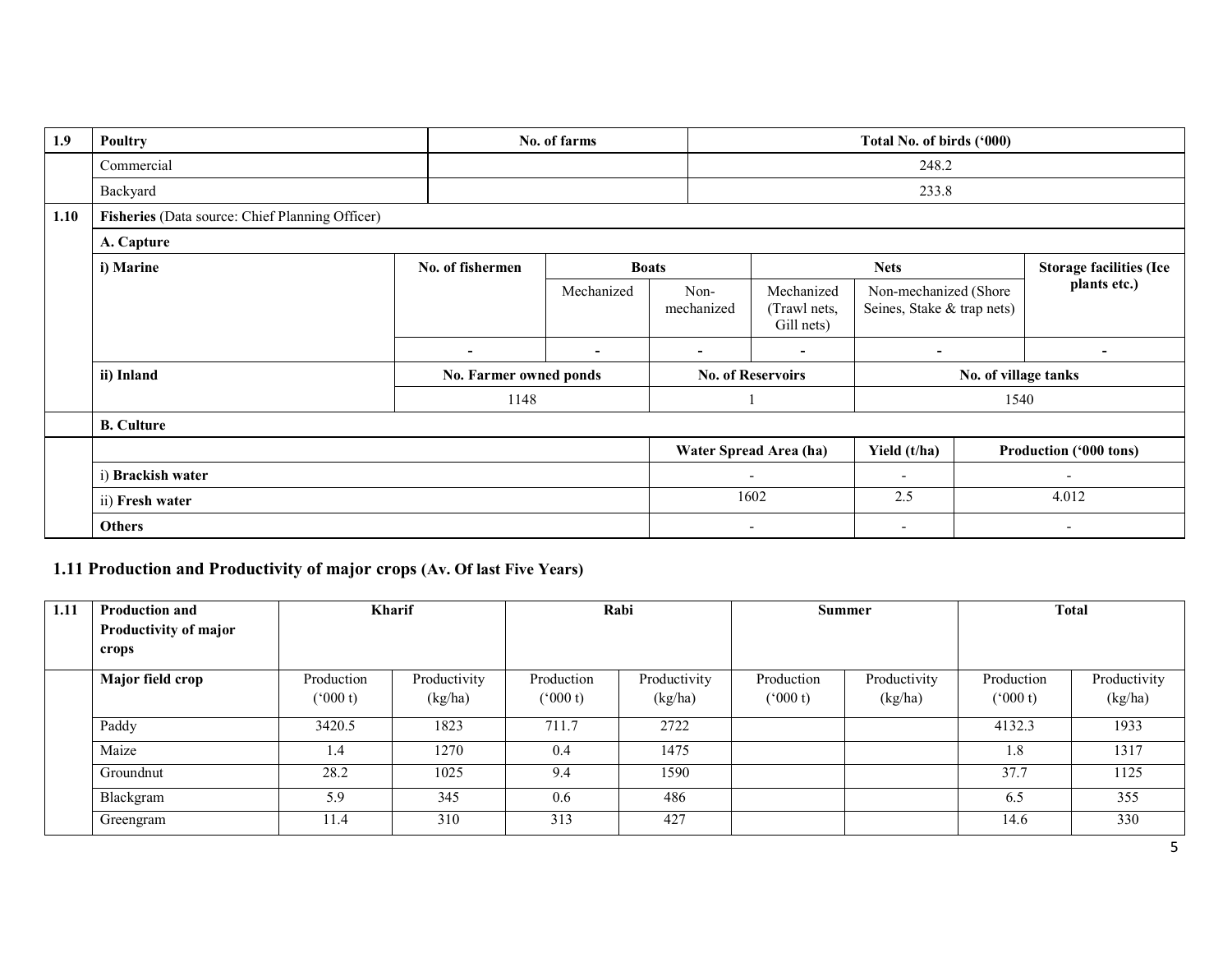| Major Paddy                      | 3420.5 | 1822 | 711.7   | 2722 |  |  | 4132.3            | 1933 |  |  |  |
|----------------------------------|--------|------|---------|------|--|--|-------------------|------|--|--|--|
| <b>Major Horticultural crops</b> |        |      |         |      |  |  |                   |      |  |  |  |
| Potato                           |        |      | 2.0     | 8650 |  |  | 2.0               | 8650 |  |  |  |
| <b>Sweet Potato</b>              |        |      | 3.4     | 7836 |  |  | 3.4               | 7236 |  |  |  |
| Chili                            | 0.8    | 845  | $\cdot$ | 913  |  |  | $\gamma$ 1<br>Z., | 884  |  |  |  |
| Coriander                        |        |      |         | 364  |  |  |                   | 364  |  |  |  |
| Onion                            |        |      | 19.1    | 8563 |  |  | 19.1              | 8563 |  |  |  |

| 1.12 | Sowing window for 5 major crops  | Paddy               | Groundnut          | Vegetable           | Sugarcane         | <b>Oilseeds</b>    |
|------|----------------------------------|---------------------|--------------------|---------------------|-------------------|--------------------|
|      | (start and end of sowing period) |                     |                    |                     |                   |                    |
|      |                                  |                     |                    |                     |                   |                    |
|      | Kharif-Rainfed                   | $June - July$       | July-Aug           | July-Aug            | July-Aug          | July-Aug           |
|      |                                  |                     |                    |                     |                   |                    |
|      | Kharif-Irrigated                 | $June - July$       | $June - Aug$       | July-Aug            | July-Aug          | July-Aug           |
|      | Rabi-Rainfed                     | November-December   | December - January | November - February | November-December | December - January |
|      |                                  |                     |                    |                     |                   |                    |
|      | Rabi-Irrigated                   | November – December | December - January | November-February   | November-December | December – January |

| 1.13 | What is the major contingency the<br>district is prone to? (Tick mark and<br>mention years if known during the<br>last 10 year period) | Regular        | Occasional                                         | None |
|------|----------------------------------------------------------------------------------------------------------------------------------------|----------------|----------------------------------------------------|------|
|      | Drought                                                                                                                                |                | $\sqrt{\text{July } 1^{\text{st}}}$ wk, Late Sept) |      |
|      |                                                                                                                                        |                |                                                    |      |
|      | Flood                                                                                                                                  |                | $\overline{\phantom{0}}$                           |      |
|      | Cyclone                                                                                                                                |                | $\overline{\phantom{0}}$                           |      |
|      | Hail storm                                                                                                                             |                | ۰                                                  |      |
|      | Heat wave                                                                                                                              | $\sqrt{(May)}$ | ۰                                                  |      |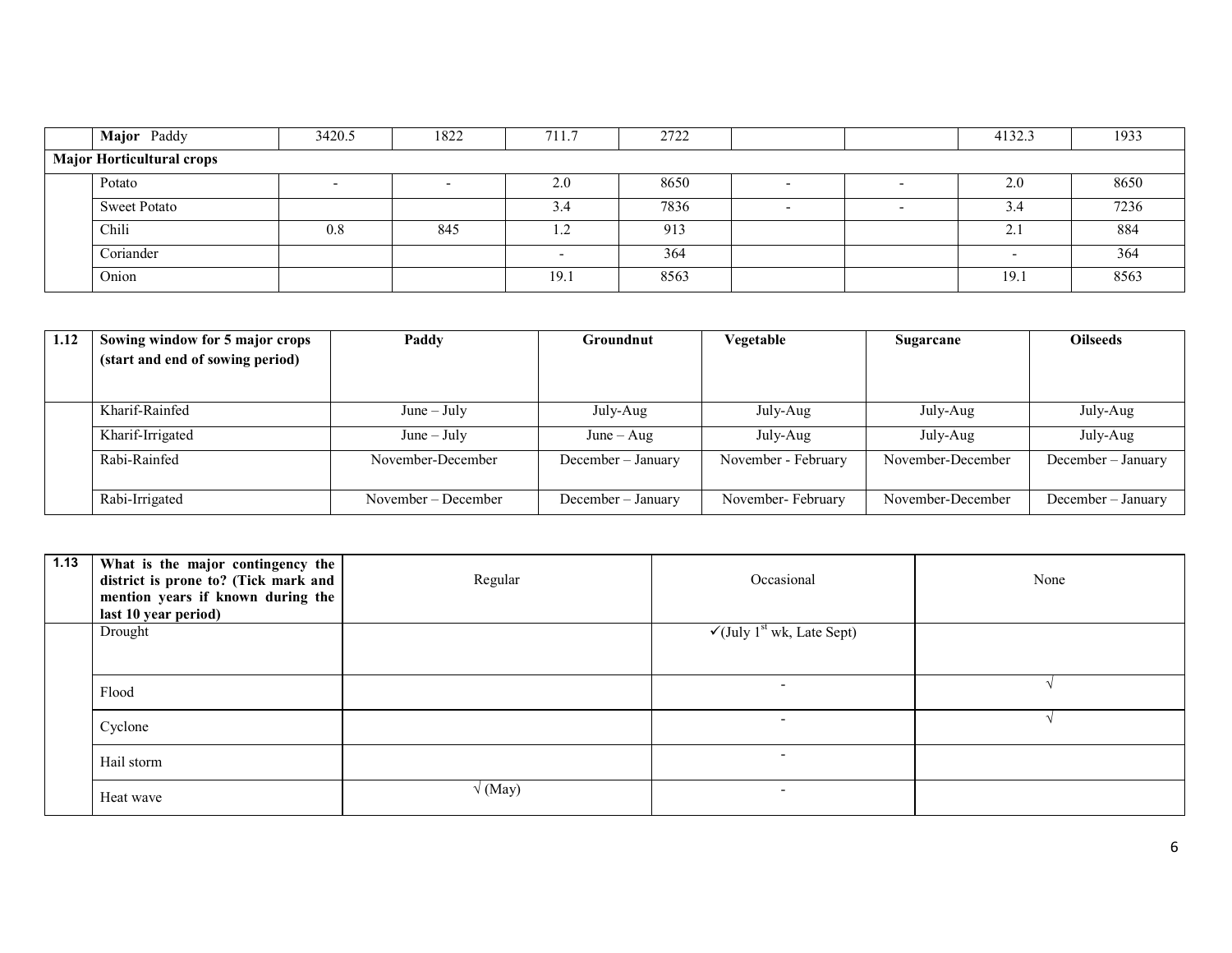| Cold wave                    |                                                  | $\checkmark$ (Dec-Jan)                    |  |
|------------------------------|--------------------------------------------------|-------------------------------------------|--|
| Frost                        |                                                  | $\overline{\phantom{0}}$                  |  |
| Sea water intrusion          |                                                  |                                           |  |
| Pests and diseases (specify) |                                                  |                                           |  |
|                              | Stem borer in paddy, Pod borer in Arhar, Collar  | Swarming caterpillar in Aug/sept., BPH    |  |
|                              | rot in Groundnut, Fruit & shoot borer, leaf curl | in Paddy, hispa in paddy, Tungro virus in |  |
|                              | virus in vegetables,                             | paddy                                     |  |
|                              | Red rot in Sugarcane, Leaf folder and case worm  | BLB in Paddy, Panicle mite in paddy       |  |
|                              | in paddy, Sheath blight in paddy, Powdery        | Root knot nematode in vegetables          |  |
|                              | mildew in greengram                              |                                           |  |
|                              | Termite, Mango hopper, Fruit flies, Ant          |                                           |  |

| 1.14 | Include Digital maps of the district for | Location map of district with in States as Annexure 1<br>Enclosed: |           | Yes |
|------|------------------------------------------|--------------------------------------------------------------------|-----------|-----|
|      |                                          | Mean annual rainfall as Annexure 2                                 | Enclosed: | Yes |
|      |                                          | Soil map as Annexure 3                                             |           | Yes |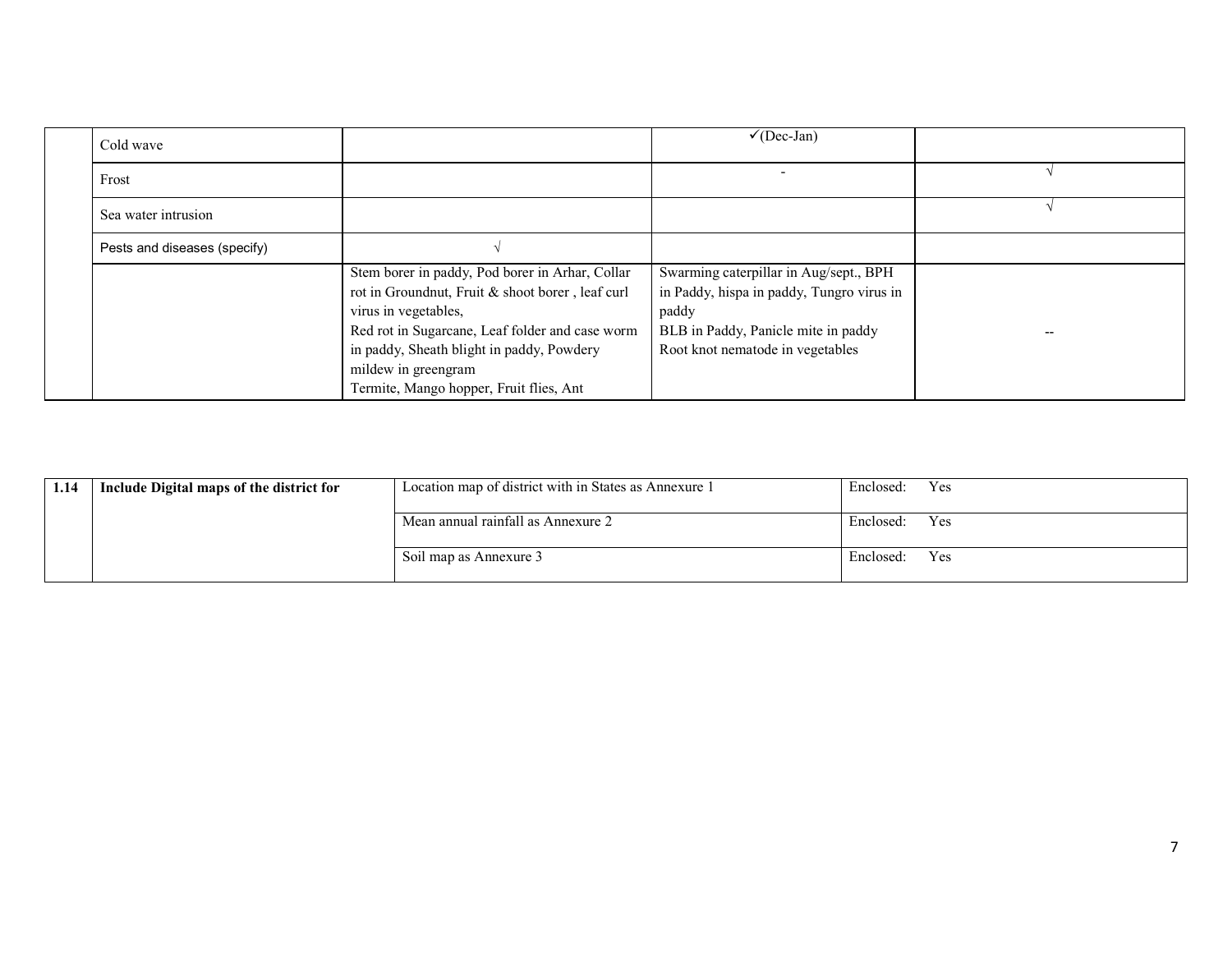#### 2.0 Strategies for weather related contingencies

2.1 Drought

# 2.1.1 Rainfed situation

| <b>Condition</b>                                  |                                                                                      |                      |                                                                                                                                   | <b>Suggested Contingency Measures</b>                                                                                                                                                |                                                                                                         |
|---------------------------------------------------|--------------------------------------------------------------------------------------|----------------------|-----------------------------------------------------------------------------------------------------------------------------------|--------------------------------------------------------------------------------------------------------------------------------------------------------------------------------------|---------------------------------------------------------------------------------------------------------|
| <b>Early season</b><br>drought (delayed<br>onset) | <b>Major Farming</b><br>situation                                                    | Crop/cropping system | Change in crop/cropping system                                                                                                    | <b>Agronomic measures</b>                                                                                                                                                            | <b>Remarks</b> on<br>Implementation                                                                     |
| Delay by 2 weeks<br>June $4^{\text{th}}$ week)    | Low rainfall shallow<br>Lateritic soil<br>Uplands                                    | Rice-fallow          | Varietal substitution with drought<br>tolerant/Short duration varieties of sole<br>crops<br>Paddy: Heera, JHU, Kalinga III, Sneha | Conservation of moisture                                                                                                                                                             | Supply of seeds through<br>OSSC, through<br>NFSM, ATMA<br>Apiculture, Mushroom<br>production and vermin |
|                                                   |                                                                                      | Groundnut            | Intercropping like rice + Arhar(5:2), rice +<br>blackgram $(1:4)$ , rice + groundnut $(4:1)$<br>Groundnut: Smruti, JL-24, Devi    | Application of FYM to increase<br>water holding capacity of soil                                                                                                                     | compositing through<br>ATMA, NHM and KVKs                                                               |
|                                                   |                                                                                      | Redgram              | Redgram: ICPL-87-119, Pragati, Jagruti                                                                                            | Apply full P, K and 25% N of<br>recommended dose along with well                                                                                                                     |                                                                                                         |
|                                                   |                                                                                      | Green gram           | Greengram: Sujata, PDM 54, Durga                                                                                                  | decomposed organic matter,                                                                                                                                                           |                                                                                                         |
|                                                   |                                                                                      | Ragi                 | Ragi: Subhadra, Chilka, Bhairabi                                                                                                  | Weed control and interculture of<br>the sole crops                                                                                                                                   |                                                                                                         |
|                                                   |                                                                                      | Maize                | Maize: Pragati, Navjot                                                                                                            | Apply life saving irrigation as<br>needed                                                                                                                                            |                                                                                                         |
|                                                   | Scarce rainfall laterite,<br>lateritic, mixed red &<br>yellow rainfed<br>Medium land | Rice-fallow          | Growing of Medium duration rice variety:<br>(120-135days), Lalat,<br>MTU1001, Naveen, Chandan, MTU1010,<br>Konark, Surendra       | Use of bulky organic manures<br>Checking seepage and drainage<br>loss of water<br>Transplanting<br>with<br>$3 - 4$<br>seedlings/hill with closer spacing                             | Breeder seed from OSSC,<br>Seed drills from RKVY                                                        |
|                                                   |                                                                                      | Maize-hybrid         | Short duration maize Navjot                                                                                                       | Apply full P, K and $25\%$ N of                                                                                                                                                      |                                                                                                         |
|                                                   |                                                                                      | Groundnut            | Smruti, JL-24, Devi                                                                                                               | recommended dose along with well<br>decomposed organic matter<br>In-situ rain water conservation,<br>Harvesting of excess runoff for<br>recycling<br>groundwater<br>and<br>recharge. |                                                                                                         |
|                                                   | Mixed red & Black<br>rainfed                                                         | Vegetable-fallow     |                                                                                                                                   | * Ridge and furrow methods of<br>sowing.                                                                                                                                             | Seeds from RKVY,<br>OSSC, OUAT                                                                          |
|                                                   |                                                                                      |                      |                                                                                                                                   |                                                                                                                                                                                      |                                                                                                         |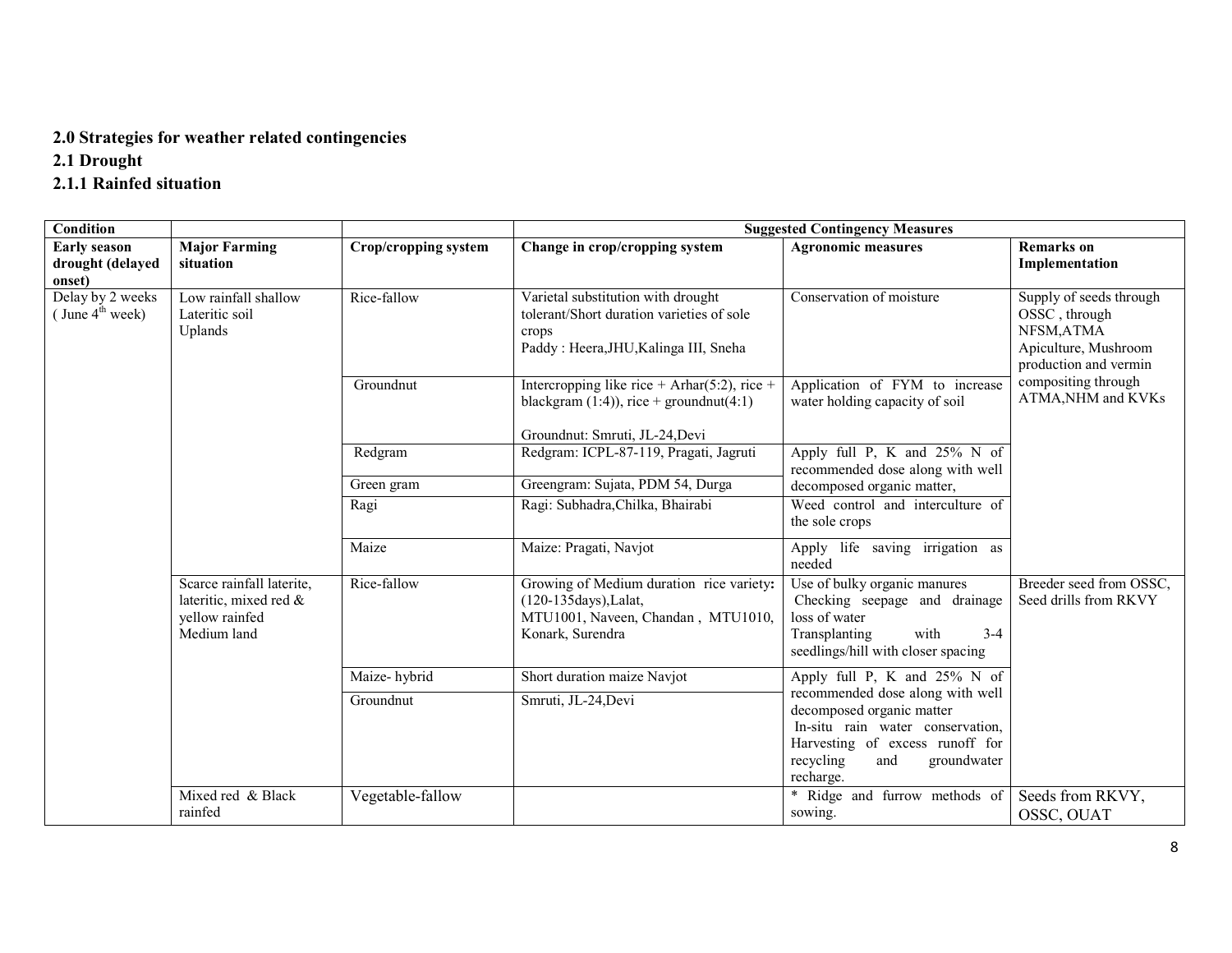|                                         | Pumpkin                      | Baidyabati, Guamal                                                                                            | at closer spacing.<br>* Strengthen the field and contour                                                                                            | Supply of seeds from<br>RRTTS, OUAT                 |
|-----------------------------------------|------------------------------|---------------------------------------------------------------------------------------------------------------|-----------------------------------------------------------------------------------------------------------------------------------------------------|-----------------------------------------------------|
|                                         | <b>Brinjal</b>               | Utkal Anushree, Blue star,                                                                                    | bunds for<br>in-situ moisture<br>conservation.                                                                                                      | Supply of seeds from<br><b>ISOPOM</b>               |
|                                         | Okra                         | Parbani Kranti, Utkal Gaurav                                                                                  | * Use of mulch in vegetables                                                                                                                        |                                                     |
|                                         | Paddy                        | Growing of Medium duration rice<br>varieties: Lalat, (120-135 days),<br>MTU1001, MTU1010,<br>Konark, Surendra | * Planting with 3-4 seedlings/hill<br>with closer spacing<br>* Addition of Sufficient FYM to<br>increase WHC.<br>Seed priming in case of pulses and |                                                     |
|                                         | Blackgram                    | Ujala, Prasad, PU 30, PU19                                                                                    | vegetables before sowing                                                                                                                            |                                                     |
| Low rainfall shallow<br>Sandy loam soil | Groundnut-Vegetable          | Smruti, JL-24, Devi, TMV-2, TAG-24                                                                            | * Addition of Sufficient FYM to<br>increase water holding capacity                                                                                  | Seed drill under RKVY,<br>Supply of seeds from      |
|                                         | Maize                        | Intercropping of maize with Cowpea<br>(Utkal Manik) in 2: 2 ratio or<br>Maize+Arhar in 2:2 ratio              | *Weed control, inerculture and<br>ridging in vegetables, maize and<br>groundnut                                                                     | OSSC, NSC<br>Supply of seeds through<br><b>NFSM</b> |
|                                         | <b>Brinjal</b><br>Vegetable: | Utkal Anushree,                                                                                               | *Organic mulching in                                                                                                                                |                                                     |
|                                         | Chilli                       | Utkal Tarini Utkal ava,<br>Utkal ragini                                                                       | vegetables                                                                                                                                          |                                                     |
|                                         | Tomato                       | Utkal Kumari<br>Utkal Raja,                                                                                   |                                                                                                                                                     |                                                     |

| Condition            |                      |                          | <b>Suggested Contingency Measures</b>                                                 |                                       |                         |  |
|----------------------|----------------------|--------------------------|---------------------------------------------------------------------------------------|---------------------------------------|-------------------------|--|
| <b>Early season</b>  | <b>Major Farming</b> | Crop/cropping system     | Change in crop/cropping system                                                        | <b>Agronomic measures</b>             | <b>Remarks</b> on       |  |
| drought (delayed     | situation            |                          |                                                                                       |                                       | Implementation          |  |
| onset)               |                      |                          |                                                                                       |                                       |                         |  |
| Delay by 4 weeks     | Low rainfall Shallow | Upland rice-fallow based | Low water requiring crops like blackgram,                                             | 1) Delayed raising of nursery         | Supply of seeds through |  |
| (July $2^{nd}$ week) | Lateritic soil       |                          | groundnut, greengram, cowpea, pigeonpea                                               | 2) Conservation of moisture           | OSSC, through NFSM      |  |
|                      |                      |                          | etc. Double cropping in upland can be   3) Intercropping $(2:1 \& 4:1 \text{ ratio})$ |                                       |                         |  |
|                      |                      |                          | done through maize-horsegram/sesamum $\vert$ 4) Splitting nutrient application        |                                       |                         |  |
|                      |                      |                          | rotation.                                                                             | 5) Thinning to retain one seedling at |                         |  |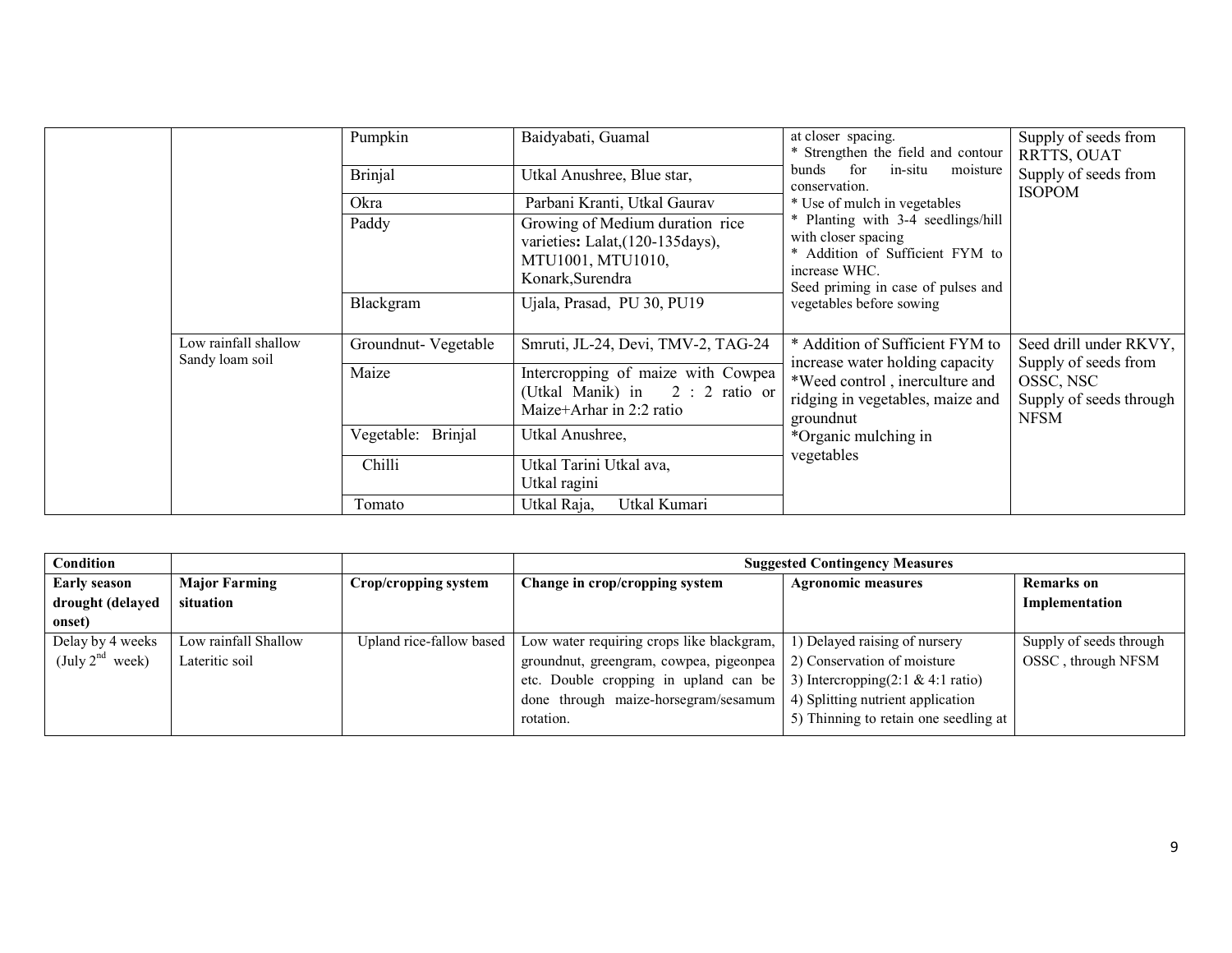| Scarce rainfall laterite,<br>lateritic, mixed red &<br>yellow soils rainfed | Groundnut<br>Niger-local<br>Medium land paddy                                | The legume based intercropping system<br>like groundnut + pigeonpea, groundnut +<br>blackgram, groundnut + greengram,<br>ground nut + cowpea in the ratio of 4:1 was<br>proved as successful.<br>Some of the suitable varieties of non rice<br>crop in upland are:<br>Groundnut TMV-2, Smruti, AK-12-24.<br>Pigeonpea : UPAS-120, KPL 151, T21,<br>KPH-8.<br>Blackgram: TU-94-2, PU30, Sarada.<br>Greengram: K-851, Dhauli.<br>Horsegram : Urmi, Madhu.<br>Sesame: Kanak, Konika, Gujarat-1.<br>Niger No-71, deomali<br>Direct sowing is not recommend after $10^{th}$<br>July but transplanting can be done from<br>previously sown nursery.<br>Medium land rice: Lalat, Swarna,<br>Masoori. | 30 cm<br>6) Soaking of seeds in water<br>overnight before sowing<br>Maintain more plant population for<br>direct seeded rice.<br>Nursery can be raised for<br>transplanting after 21 days<br>Emphasis should be given In-situ<br>rain water conservation, harvesting<br>of excess runoff for recycling and |                                                      |
|-----------------------------------------------------------------------------|------------------------------------------------------------------------------|-----------------------------------------------------------------------------------------------------------------------------------------------------------------------------------------------------------------------------------------------------------------------------------------------------------------------------------------------------------------------------------------------------------------------------------------------------------------------------------------------------------------------------------------------------------------------------------------------------------------------------------------------------------------------------------------------|------------------------------------------------------------------------------------------------------------------------------------------------------------------------------------------------------------------------------------------------------------------------------------------------------------|------------------------------------------------------|
| Mixed red & Black soils<br>rainfed                                          | Vegetable-fallow                                                             | Growing of short duration vegetable like<br>cucumber, bittergourd, country bean, okra,<br>Cowpea in bunds of upland paddy                                                                                                                                                                                                                                                                                                                                                                                                                                                                                                                                                                     | ground water recharge.<br>Sowing in pits with little weeding,<br>Mulching<br>Dry sowing 8-10 days before rains                                                                                                                                                                                             | Seeds from NHM<br>Supply of seeds from<br>OSSC, OUAT |
|                                                                             | Niger-local<br>Blackgram-local                                               | Niger-Deomali<br>Blackgram-TU-94-2, Ujala, Prasad                                                                                                                                                                                                                                                                                                                                                                                                                                                                                                                                                                                                                                             | with 15% higher seed rate<br>Broadcasting with 1 <sup>st</sup> shower of rain                                                                                                                                                                                                                              | Seeds may be procured<br>from NFSM                   |
| Low rainfall shallow<br>Sandy loam soils                                    | Maize-Vegetable<br>Vegetable: Brinjal local<br>Chilli local,<br>Tomato BT-10 | Maize hybrids of shorter duration,<br>Intercropping of maize with Cowpea<br>(Utkal Manik) in 1:2 ratio or Maize+Arhar<br>in 2:1 ratio to manage water shortage<br>Brinjal- Utkal Anooshree,<br>Chilli- Utkal ava,<br>Tomato- Utkal Raja                                                                                                                                                                                                                                                                                                                                                                                                                                                       | Wider spacing at 60x45 cm,<br>Split application of fertilizer<br>reduced to two times<br>Transplanting older seedlings with<br>wider spacing than recommendation,<br>Thinning, Mulching with paddy<br>straw                                                                                                |                                                      |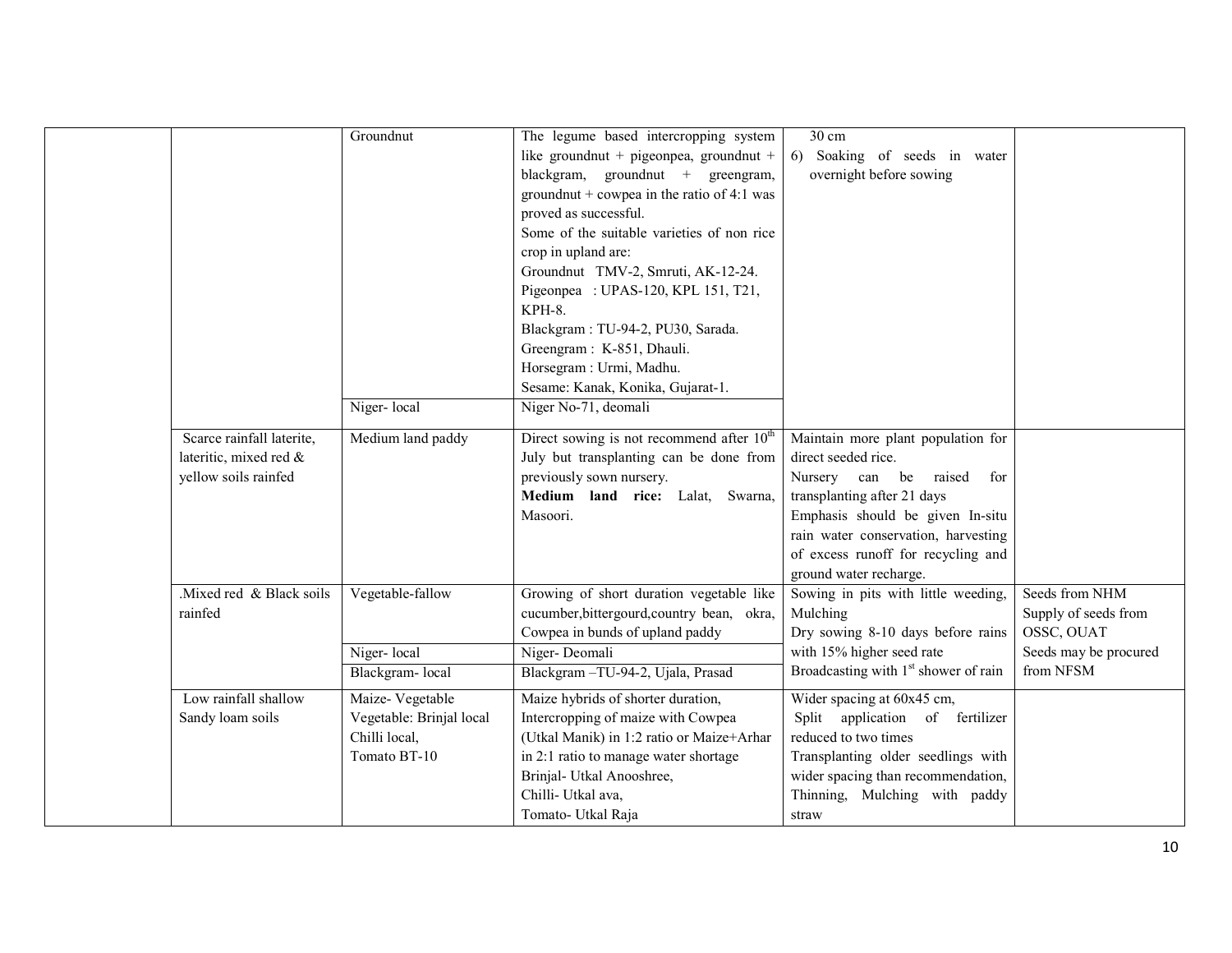| Condition                                       |                                        |                      | <b>Suggested Contingency Measures</b>                                                                                                                                                                                                         |                                                                                                                                                                                                                                                                                                                                                                                                                                                                                                                                     |                                               |  |
|-------------------------------------------------|----------------------------------------|----------------------|-----------------------------------------------------------------------------------------------------------------------------------------------------------------------------------------------------------------------------------------------|-------------------------------------------------------------------------------------------------------------------------------------------------------------------------------------------------------------------------------------------------------------------------------------------------------------------------------------------------------------------------------------------------------------------------------------------------------------------------------------------------------------------------------------|-----------------------------------------------|--|
| <b>Early season</b>                             | <b>Major Farming</b>                   | Crop/cropping system | Change in crop/cropping system                                                                                                                                                                                                                | <b>Agronomic measures</b>                                                                                                                                                                                                                                                                                                                                                                                                                                                                                                           | <b>Remarks</b> on                             |  |
| drought (delayed                                | situation                              |                      |                                                                                                                                                                                                                                               |                                                                                                                                                                                                                                                                                                                                                                                                                                                                                                                                     | Implementation                                |  |
| onset)                                          |                                        |                      |                                                                                                                                                                                                                                               |                                                                                                                                                                                                                                                                                                                                                                                                                                                                                                                                     |                                               |  |
| Delay by 6 weeks<br>(July 4 <sup>th</sup> week) | Low rainfall shallow<br>Lateritic soil | Upland rice-fallow   | In the event of late arrival of southwest<br>monsoon the pulses like Cowpea,<br>Blackgram, Greengram can be grown upto<br>last week of July but Pigeonpea,<br>Groundnut, Maize are not recommended to<br>be sown after 20 <sup>th</sup> July. | Seed treatment and proper plant<br>protection measures should be<br>taken to avoid any germination<br>failure because sowing has already<br>got delayed because of late onset of<br>monsoon.<br>In-situ rain water conservation,<br>harvesting of excess runoff for<br>recycling<br>and ground<br>water<br>recharge.<br>The recommended dose of nitrogen<br>application should be reduced by<br>40 % in rainfed situation and<br>should be applied, as basal and full-<br>recommended dose of P and K<br>should be placed as basal. | Supply of seeds through<br>OSSC, through NFSM |  |
|                                                 |                                        | Vegetable            | Short duration improved verities<br>- of<br>vegetables like Tomato, Okra, Cucumber,<br>Amaranthus, country bean etc                                                                                                                           | The field should be free of weeds<br>for utilization of water and<br>nutrients by the late sown crops.<br>Furrow sowing of kharif crops at<br>closure plant-to-plant distance with<br>wider inter-row spacing.<br>Use of bulky organic manures is<br>recommended.<br>Sowing of seeds in ridges, pits with<br>proper seed treatment to avoid<br>mortality                                                                                                                                                                            |                                               |  |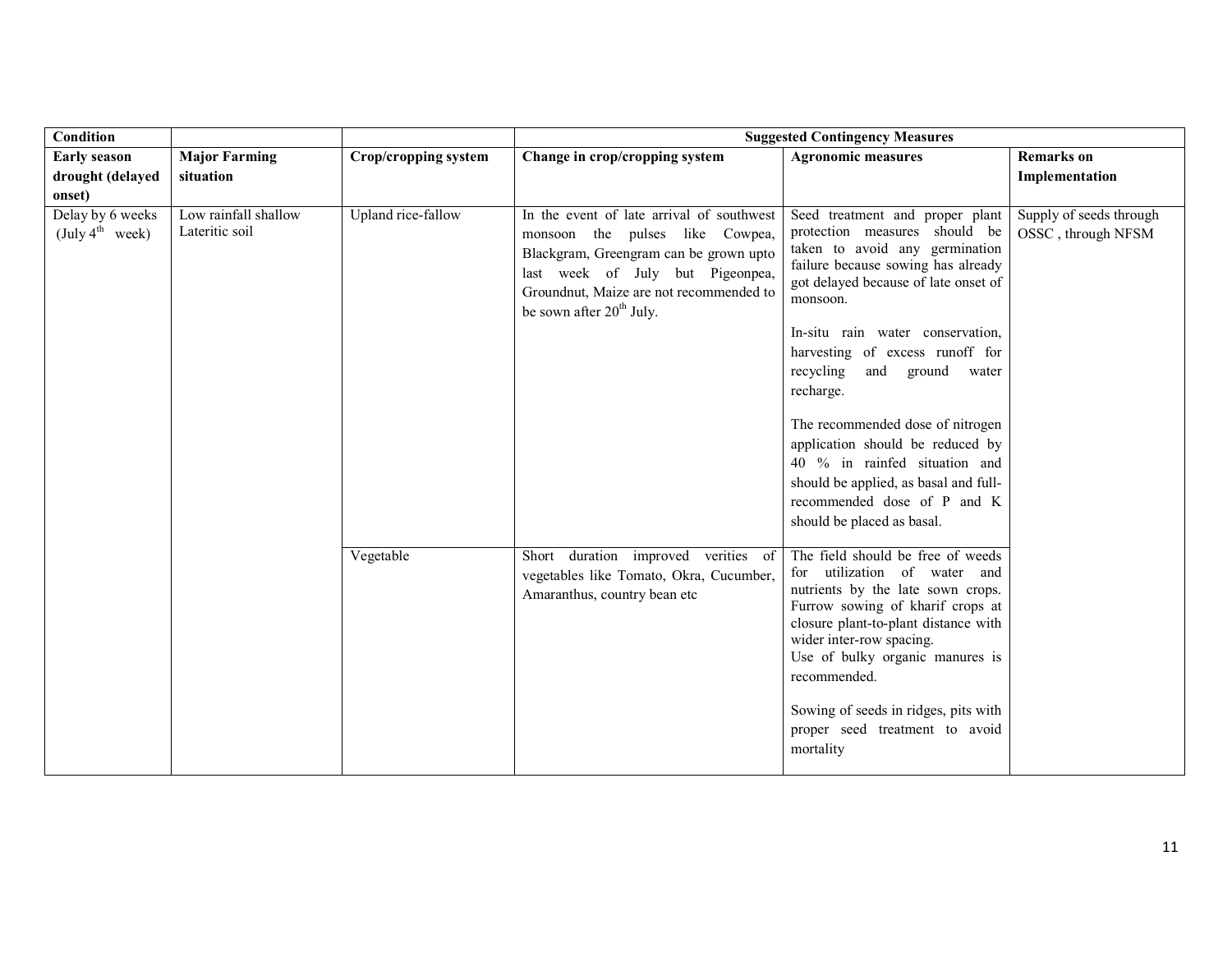| Scarce rainfall laterite,<br>lateritic, mixed red &<br>yellow soils rainfed |                    | Shifting from traditional crops/varieties to<br>short duration low water requiring crops in<br>upland, by substituting rice totally.<br>Rice varieties like Lalat, Masuri are<br>suitable. | $-do-$                                                                                                                                                                        |                                                      |
|-----------------------------------------------------------------------------|--------------------|--------------------------------------------------------------------------------------------------------------------------------------------------------------------------------------------|-------------------------------------------------------------------------------------------------------------------------------------------------------------------------------|------------------------------------------------------|
| Mixed red & Black<br>rained                                                 | Vegetable-fallow   | Growing of short duration vegetable like<br>cucumber, bitter gourd, country bean,<br>okra,<br>Cowpea in bunds of upland paddy                                                              | Sowing in pits with little weeding,<br>Mulching                                                                                                                               | Seeds from NHM<br>Supply of seeds from<br>OSSC, OUAT |
|                                                                             | Niger-local        | Niger-Deomali                                                                                                                                                                              | Dry sowing 8-10 days before rains<br>with 15% higher seed rate                                                                                                                | Seeds may be procured<br>from NFSM                   |
|                                                                             | Blackgram-local    | Black gram -TU-94-2                                                                                                                                                                        | Broadcasting with 1 <sup>st</sup> shower of<br>rain                                                                                                                           |                                                      |
| Low rainfall shallow                                                        | Sunflower-local,   | Sunflower- Jwalamukhi                                                                                                                                                                      | Wider spacing at 60x45 cm,                                                                                                                                                    |                                                      |
| Sandy loam soils                                                            | Cowpea-local,      | Cowpea- Utkal Manik                                                                                                                                                                        | Split application of fertilizer                                                                                                                                               |                                                      |
|                                                                             | Niger-local        | Niger-Deomali                                                                                                                                                                              | reduced to two times                                                                                                                                                          |                                                      |
|                                                                             | Vegetable - fallow | Other vegetables of short duration                                                                                                                                                         | Transplanting older seedlings with<br>wider<br>than<br>spacing<br>Thinning,<br>recommendation,<br>Mulching with paddy straw<br>Ridge & furrow method of sowing<br>$&$ staking |                                                      |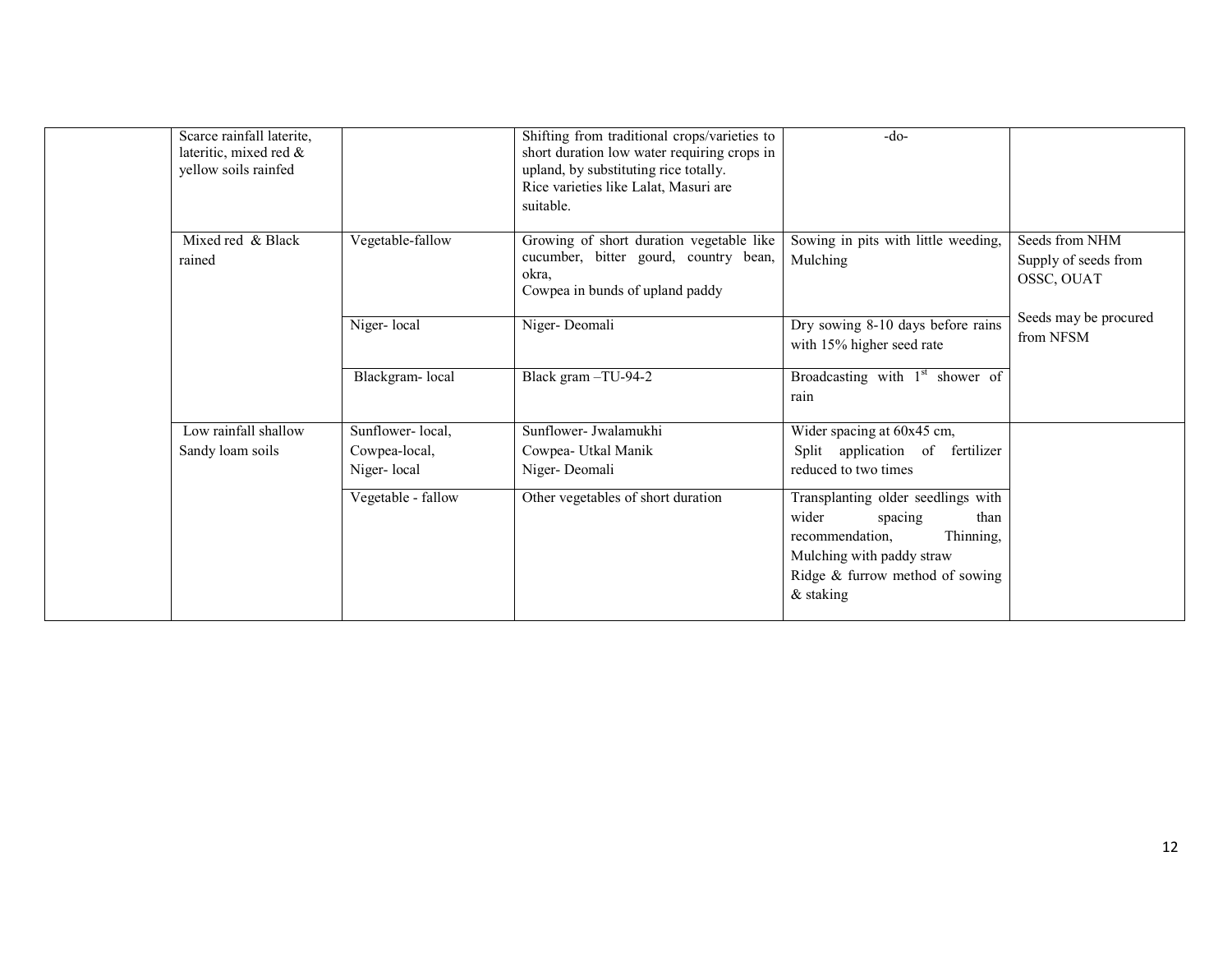| Condition                                            | <b>Suggested Contingency Measures</b>                                       |                                  |                                                                                                                                                                                                                                                                                                                                                                             |                                                                                                                                                                                                                                                                                                                                                                                                                                                                                                                                                                                                                                                                                                                                                                                                   |                                               |
|------------------------------------------------------|-----------------------------------------------------------------------------|----------------------------------|-----------------------------------------------------------------------------------------------------------------------------------------------------------------------------------------------------------------------------------------------------------------------------------------------------------------------------------------------------------------------------|---------------------------------------------------------------------------------------------------------------------------------------------------------------------------------------------------------------------------------------------------------------------------------------------------------------------------------------------------------------------------------------------------------------------------------------------------------------------------------------------------------------------------------------------------------------------------------------------------------------------------------------------------------------------------------------------------------------------------------------------------------------------------------------------------|-----------------------------------------------|
| <b>Early season</b>                                  | <b>Major Farming</b>                                                        | Crop/cropping system             | Change in crop/cropping system                                                                                                                                                                                                                                                                                                                                              | <b>Agronomic measures</b>                                                                                                                                                                                                                                                                                                                                                                                                                                                                                                                                                                                                                                                                                                                                                                         | <b>Remarks</b> on                             |
| drought (delayed                                     | situation                                                                   |                                  |                                                                                                                                                                                                                                                                                                                                                                             |                                                                                                                                                                                                                                                                                                                                                                                                                                                                                                                                                                                                                                                                                                                                                                                                   | Implementation                                |
| onset)<br>Delay by 8 weeks<br>(August $2nd$<br>week) | Low rainfall Shallow<br>Lateritic soils Upland                              | Rice-fallow based                | Shifting<br>traditional<br>from<br>crops/varieties to short duration low<br>water requiring crops like Cowpea,<br>Blackgram, Greengram by substituting<br>rice totally.<br>If the main crop is failed cultivation or<br>re-sowing with fodder is the best<br>option. Fodders can be harvested at<br>any stage keeping in view sowing of<br>the next <i>rabi</i> season crop | The recommended dose of nitrogen<br>application should be reduced by 40 %<br>in rainfed situation and should be<br>applied, as basal and full-recommended<br>dose of P and K should be placed as<br>basal.<br>Furrow sowing of crops at closure plant-<br>to-plant distance with wider inter-row<br>spacing is recommended.                                                                                                                                                                                                                                                                                                                                                                                                                                                                       | Supply of seeds through<br>OSSC, through NFSM |
|                                                      | Scarce rainfall laterite,<br>lateritic, mixed red &<br>yellow soils rainfed | Medium land rice-fallow<br>based | Shifting<br>from<br>traditional<br>crops/varieties to short duration rice.<br>Rice varieties like Lalat (120 days),<br>Vandana (100-110 days) are useful in<br>this situation.<br>If the main crop is failed re-sowing<br>with pre-rabi crops like horse gram,<br>sesamum will give good return.<br>Winter maize can be grown for the<br>purpose of green cob.              | conservation,<br>In-situ<br>rain<br>water<br>harvesting of excess runoff for recycling<br>and ground water recharge.<br>Seed treatment and proper plant<br>protection measures should be taken to<br>avoid any germination failure because<br>sowing has already got delayed because<br>of late onset of monsoon.<br>The recommended dose of nitrogen<br>application should be reduced by 40 %<br>in rainfed situation and should be<br>applied, as basal and full-recommended<br>dose of P and K should be placed as<br>basal.<br>The field should be free of weeds for<br>utilization of water and nutrients by the<br>late sown crops. Furrow sowing of<br>kharif crops at closure plant-to-plant<br>distance with wider inter-row spacing.<br>Use of bulky organic manures is<br>recommended. | Supply of seeds through<br>OSSC, through NFSM |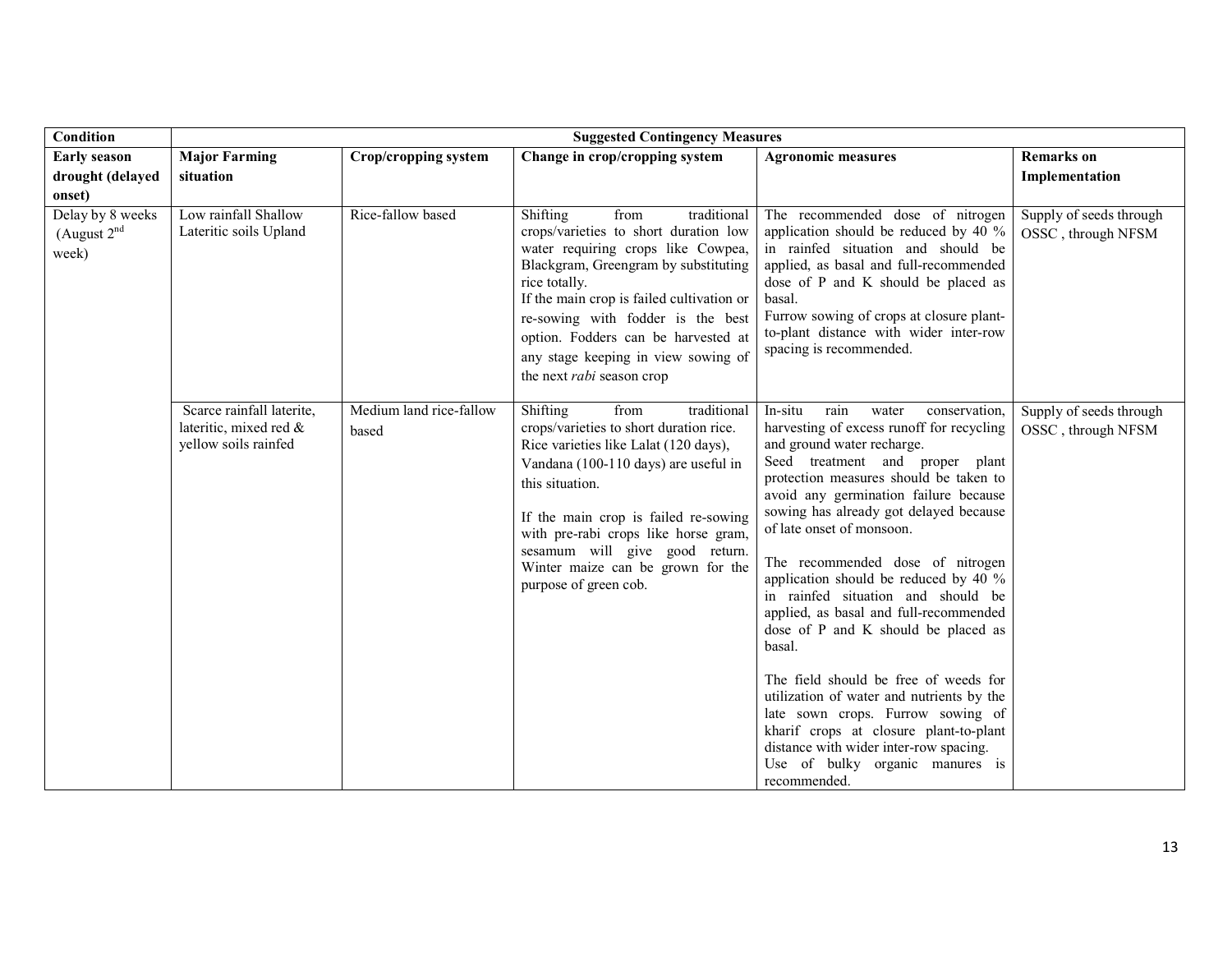|  | Mixed red & Black<br>rainfed soils      | Vegetable-fallow | Growing of short duration vegetable<br>cucumber, bittergourd, country<br>like<br>bean, okra,<br>Cowpea in bunds of upland paddy | Sowing in pits with little weeding,<br>Mulching                                                                                                                                                                                                                                                                      | Seeds from NHM<br>Supply of seeds from<br>OSSC, OUAT |
|--|-----------------------------------------|------------------|---------------------------------------------------------------------------------------------------------------------------------|----------------------------------------------------------------------------------------------------------------------------------------------------------------------------------------------------------------------------------------------------------------------------------------------------------------------|------------------------------------------------------|
|  |                                         | Niger-local      | Niger-Deomali                                                                                                                   | Dry sowing 8-10 days before rains with<br>15% higher seed rate                                                                                                                                                                                                                                                       | Seeds may be procured<br>from NFSM                   |
|  |                                         | Blackgram-local  | Blackgram-TU-94-2                                                                                                               | Broadcasting with 1 <sup>st</sup> shower of rain                                                                                                                                                                                                                                                                     |                                                      |
|  | Low rainfall shallow<br>Sandy loam soil | Vegetable-fallow | Growing short duration vegetable like<br>cucumber, okra, Cowpea in bunded<br>upland, Country bean in field bund                 | Ridge and furrow methods of sowing<br>and staking. The field should be free of<br>weeds for utilization of water and<br>nutrients by the late sown crops.<br>Furrow sowing of kharif crops at closure<br>plant-to-plant distance with wider inter-<br>row spacing.<br>Use of bulky organic manures is<br>recommended |                                                      |

| Condition                                                                              |                                   |                      |                                                                                                                                                                                                                       |                                                                                                 |                                     |
|----------------------------------------------------------------------------------------|-----------------------------------|----------------------|-----------------------------------------------------------------------------------------------------------------------------------------------------------------------------------------------------------------------|-------------------------------------------------------------------------------------------------|-------------------------------------|
| <b>Early season</b><br>drought (normal<br>onset)                                       | <b>Major Farming</b><br>situation | Crop/cropping system | Crop management                                                                                                                                                                                                       | Soil nutrient & moisture<br>conservation measure                                                | <b>Remarks</b> on<br>Implementation |
| Normal onset<br>followed by 15-20<br>days dry spell<br>after sowing<br>leading to poor | Shallow lateritic soils<br>Upland | Rice-fallow          | In upland, rice will be damaged very<br>quickly, result poor crop stand. The land<br>may re - sowed with low water requiring<br>non-rice crops rather than allowing sub-<br>optimal poor rice plant stand to persist. | Ridge and furrow methods of<br>sowing may be adopted as in-situ<br>soil moisture practices.     |                                     |
| germination/crop<br>stand etc.                                                         |                                   | Maize                | Maize should be resown as germinated<br>seeds fail to sustain                                                                                                                                                         | Mulching should be practiced in<br>between crop rows using locally<br>available mulch material. |                                     |
|                                                                                        |                                   | Arhar-UPAS-120       | The field should be free of weeds for<br>utilization of water and nutrients by the<br>late sown crops                                                                                                                 | Light irrigation during evening<br>hours                                                        |                                     |
|                                                                                        |                                   |                      | A shorter duration variety like UPAS-<br>120, ICPL-87 may be resown                                                                                                                                                   |                                                                                                 |                                     |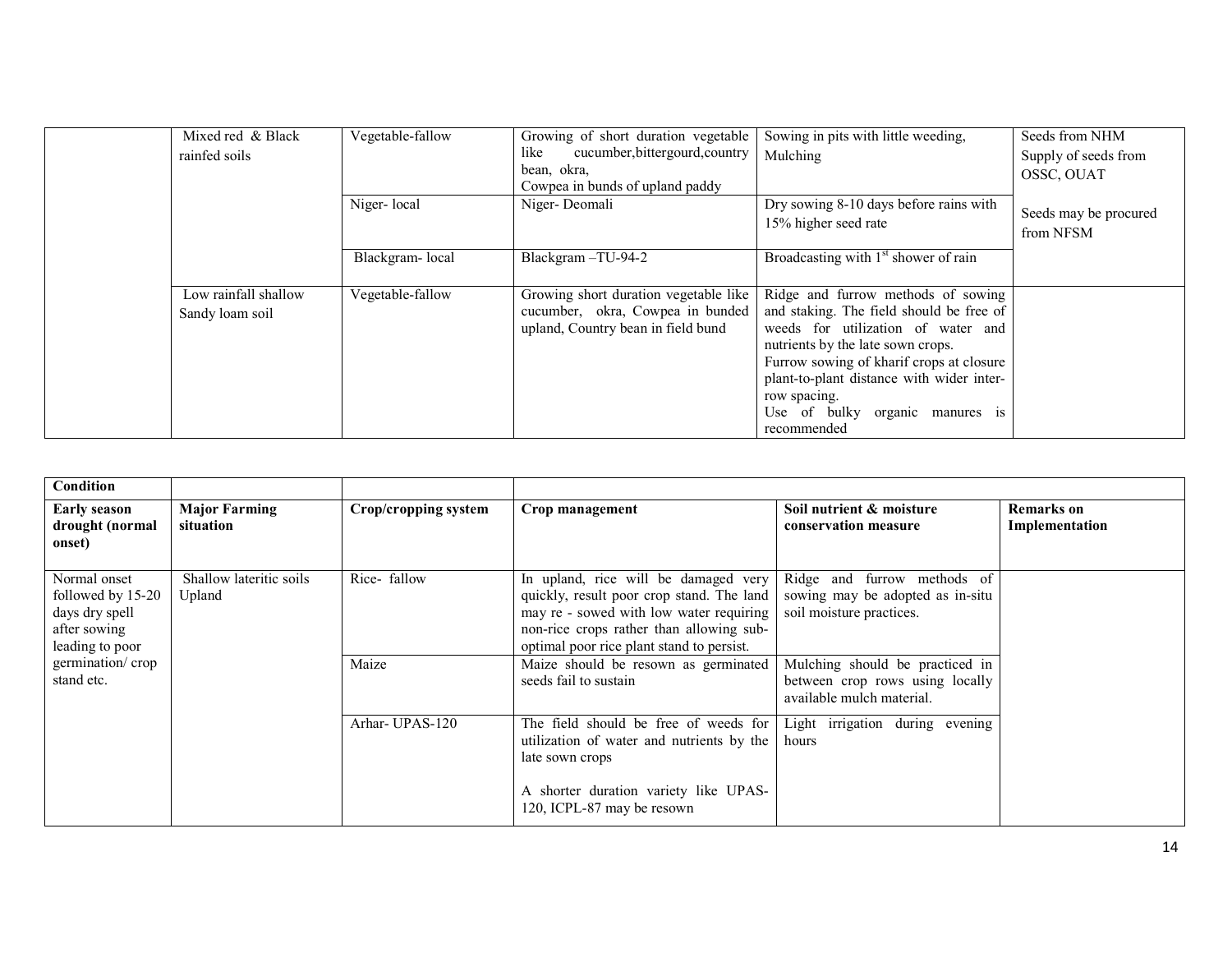|  | Laterite, mixed red &<br>yellow rainfed<br>Medium land | Rice-Fallow        | Direct seeded rice should be re-sown<br>because 'sprouting drought' will damage<br>substantial rice area. But re-sowing of<br>direct seeded rice should be avoided till<br>sufficient rains have been received.<br>Raising community nurseries of rice is<br>recommended for transplanted rice.<br>If sufficient good quality seed is not<br>available, locally available seeds from<br>adjoining areas should be used after<br>proper germination check.<br>Seeds treatment with Thiram or Captan @<br>2-2.5 g/kg seed and other recommended<br>plant protection measures. | Strengthen the field and contour<br>bunds for<br>in-situ<br>moisture<br>conservation.<br>About $11-37$ % run-off is<br>generated even by the delayed<br>monsoon and should be stored in<br>the farm ponds or tanks. These will<br>recharge ground water during<br>normal or excessive rainfall year. |
|--|--------------------------------------------------------|--------------------|-----------------------------------------------------------------------------------------------------------------------------------------------------------------------------------------------------------------------------------------------------------------------------------------------------------------------------------------------------------------------------------------------------------------------------------------------------------------------------------------------------------------------------------------------------------------------------|------------------------------------------------------------------------------------------------------------------------------------------------------------------------------------------------------------------------------------------------------------------------------------------------------|
|  | Mixed red & Black soils                                | Maize-Vegetable    | Resowing of maize, Short duration high<br>yielding vegetables like Tomato, Brinjal,<br>Chilli, Kharif Onion(bhima red), Crucifer<br>vegetables                                                                                                                                                                                                                                                                                                                                                                                                                              | Thinning, conservation furrow<br>Wherever economically viable,<br>mulching should be practiced in<br>between crop rows using locally<br>available mulch material                                                                                                                                     |
|  | Shallow sandy loam soils                               | Pulses - Vegetable | The land may be re-sowed with low water<br>requiring non-rice crops rather than<br>allowing sub-optimal plant population.<br>For anticipating prolonged dry spells the<br>practices of inter-row cropping help in<br>risk sharing. This can be achieved by<br>including a companion crop like<br>Greengram, Cowpea than the main crops.                                                                                                                                                                                                                                     | Wherever economically viable,<br>mulching should be practiced in<br>between crop rows using locally<br>available mulch material.                                                                                                                                                                     |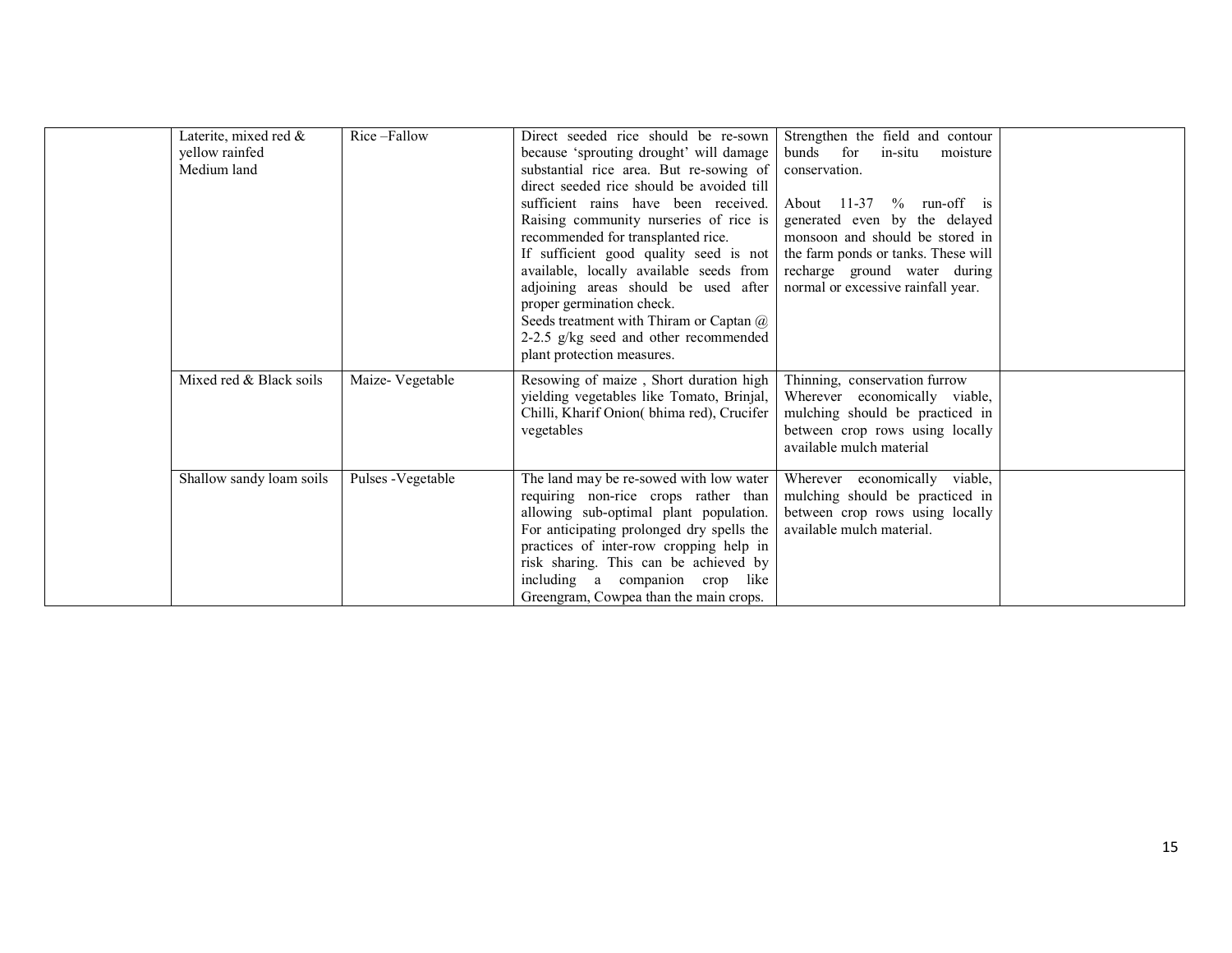| Condition            |                                                             |                                               | <b>Suggested Contingency Measures</b>                                                                                                                                                                                   |                                                                                                                                                                                  |                   |
|----------------------|-------------------------------------------------------------|-----------------------------------------------|-------------------------------------------------------------------------------------------------------------------------------------------------------------------------------------------------------------------------|----------------------------------------------------------------------------------------------------------------------------------------------------------------------------------|-------------------|
| <b>Mid season</b>    | <b>Major Farming</b>                                        | Crop/cropping system                          | Crop management                                                                                                                                                                                                         | Soil nutrient & moisture                                                                                                                                                         | <b>Remarks</b> on |
| drought (long dry    | situation                                                   |                                               |                                                                                                                                                                                                                         | conservation measure                                                                                                                                                             | Implementation    |
| spell, consecutive 2 |                                                             |                                               |                                                                                                                                                                                                                         |                                                                                                                                                                                  |                   |
| weeks rainless       |                                                             |                                               |                                                                                                                                                                                                                         |                                                                                                                                                                                  |                   |
| $($ >2.5 mm) period) |                                                             |                                               |                                                                                                                                                                                                                         |                                                                                                                                                                                  |                   |
| At vegetative stage  | Shallow lateritic soils<br>Upland                           | Rice-fallow based                             | Crops should be suitably thinned out.                                                                                                                                                                                   |                                                                                                                                                                                  |                   |
|                      |                                                             | Groundnut                                     | rain<br>conservation,<br>In-situ<br>water<br>harvesting of excess runoff for re-use and<br>ground<br>water<br>recharge.<br>Conserve<br>rainwater by increasing bund height                                              | Wherever economically viable,<br>mulching should be practiced in<br>between crop rows using locally<br>available mulch material.                                                 |                   |
|                      |                                                             | Arhar                                         | Top dressing of fertilizers may be<br>postponed till rainfall/ foliar application<br>of nutrients $1\%$ KNO <sub>3</sub> spray shall be done<br>for rice                                                                | Application of weedicide on broad<br>leaf<br>weeds<br>minimize<br>to<br>competition for water                                                                                    |                   |
|                      | Laterite, lateritic, mixed<br>red & yellow soils<br>rainfed | Medium land rice-fallow<br>based<br>Groundnut | In-situ rain water conservation, harvesting<br>of excess<br>Run off for re-use and ground water<br>recharge.<br>Conserve<br>rainwater by<br>increasing bund height<br>Application of fertilizer through foliar<br>spray | Small and marginal farmers may<br>be employed under NREGA for<br>creating<br>Rain water conservation and<br>storage structures to enhance<br>productivity of their limited land. |                   |
|                      | Mixed red & Black<br>soils                                  | Pulses-Vegetable                              | Application of light irrigation to avoid<br>soil cracking<br>Postponement of top dressing                                                                                                                               | Economically viable, mulching<br>should be practiced in between<br>crop rows using locally available<br>mulch material.                                                          |                   |
|                      | Shallow sandy loam<br>soils                                 | Vegetable-fallow                              | Light irrigation<br>Thinning $&$ pruning of vegetables<br>Life saving irrigation from harvested<br>rainwater, wherever feasible, adopts<br>micro-irrigation to save water.                                              | Irrigating the crop in the root zone<br>Sub-soil moisture conservation<br>through minimum tillage<br>Irrigate on ridge and irrigate every<br>alternate furrow on rotation        |                   |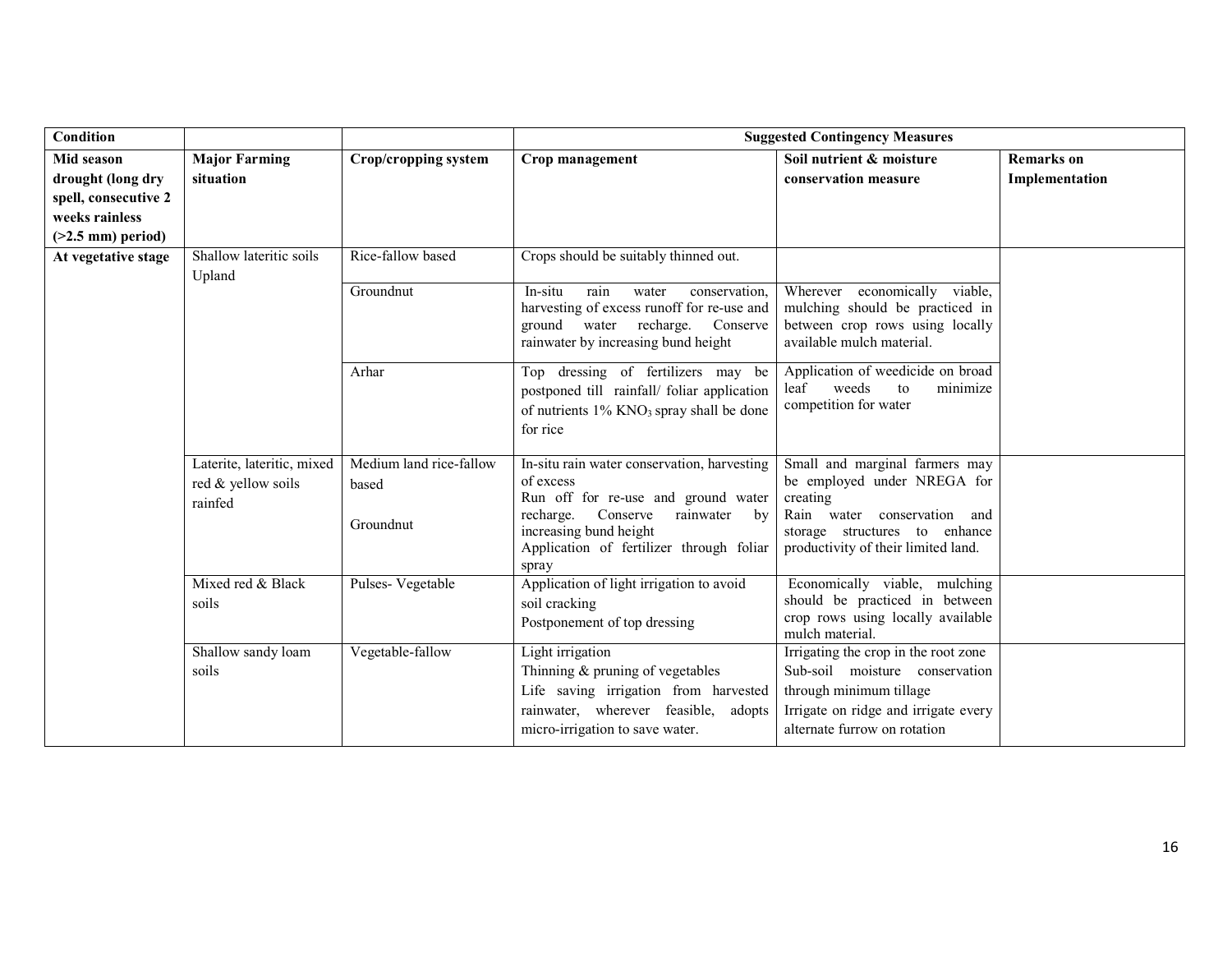| Condition            |                                                    |                      | <b>Suggested Contingency Measures</b>                                                                                                                                                                                               |                                                                                                                                 |                   |  |
|----------------------|----------------------------------------------------|----------------------|-------------------------------------------------------------------------------------------------------------------------------------------------------------------------------------------------------------------------------------|---------------------------------------------------------------------------------------------------------------------------------|-------------------|--|
| Mid season drought   | <b>Major Farming</b>                               | Crop/cropping system | Crop management                                                                                                                                                                                                                     | Soil nutrient & moisture                                                                                                        | <b>Remarks</b> on |  |
| (long dry spell,     | situation                                          |                      |                                                                                                                                                                                                                                     | conservation measure                                                                                                            | Implementation    |  |
| consecutive 2 weeks  |                                                    |                      |                                                                                                                                                                                                                                     |                                                                                                                                 |                   |  |
| rainless $(>2.5$ mm) |                                                    |                      |                                                                                                                                                                                                                                     |                                                                                                                                 |                   |  |
| period)              |                                                    |                      |                                                                                                                                                                                                                                     |                                                                                                                                 |                   |  |
| At reproductive      | Shallow lateritic soils                            | Rice-fallow based    | Crops should be suitably thinned out                                                                                                                                                                                                | If fertilizers are to be applied,                                                                                               |                   |  |
| stage                | Upland                                             |                      |                                                                                                                                                                                                                                     | foliar application is recommended.                                                                                              |                   |  |
|                      |                                                    |                      | Life saving irrigation if possible.<br>Irrigate on ridge and irrigate every<br>alternate furrow on rotation.                                                                                                                        | Wherever economically viable,<br>mulching should be practiced in<br>between crop rows using locally<br>available mulch material |                   |  |
|                      | Laterite, lateritic,                               | Rice-fallow based    | Life saving irrigation from harvested                                                                                                                                                                                               | If fertilizers are to be applied,                                                                                               |                   |  |
|                      | mixed red & yellow<br>rainfed soils Medium<br>land | Arhar                | rainwater. Reduction of conveyance<br>losses while irrigating the light textured<br>soils. Spread a polythene sheet in the field<br>channel before irrigating the field and<br>then roll it back for irrigating the other<br>field. | foliar application is recommended.<br>1% KNO <sub>3</sub> spray                                                                 |                   |  |
|                      | Mixed red & Black                                  | Pulses-Vegetable     | $-do-$                                                                                                                                                                                                                              | -do-                                                                                                                            |                   |  |
|                      | soils                                              |                      |                                                                                                                                                                                                                                     |                                                                                                                                 |                   |  |
|                      | Shallow sandy loam                                 | Vegetable-fallow     | Light $&$ frequent (if possible) irrigation to                                                                                                                                                                                      | Spraying of anti-transpirants to                                                                                                |                   |  |
|                      | soils                                              |                      | prevent flower drop                                                                                                                                                                                                                 | check evapo-transpiration                                                                                                       |                   |  |
|                      |                                                    |                      | Plucking vegetables for marketing                                                                                                                                                                                                   | Mulching with crop trashes                                                                                                      |                   |  |

| Condition |                                   |                      | <b>Suggested Contingency Measures</b>                                                                                                        |                                                             |                                                               |  |
|-----------|-----------------------------------|----------------------|----------------------------------------------------------------------------------------------------------------------------------------------|-------------------------------------------------------------|---------------------------------------------------------------|--|
| Terminal  | <b>Major Farming</b>              | Crop/cropping system | Crop management                                                                                                                              | <b>Rabi Crop planning</b>                                   | <b>Remarks on</b>                                             |  |
| drought   | situation                         |                      |                                                                                                                                              |                                                             | Implementation                                                |  |
|           | Shallow lateritic soils<br>Upland | Rice-fallow          | Life saving irrigation from harvested   Cowpea, Sunflower, Field bean,<br>wherever feasible,<br>rainwater,<br>micro-irrigation to save crop. | adopt Horsegram, Blackgram, Linseed<br>for month of October | Farm ponds from NREGS,<br><b>RKVY</b><br>Seeds from NHM, OSSC |  |
|           |                                   | Arhar                | May be harvested for vegetable purpose<br>Harvesting at physiological maturity                                                               |                                                             |                                                               |  |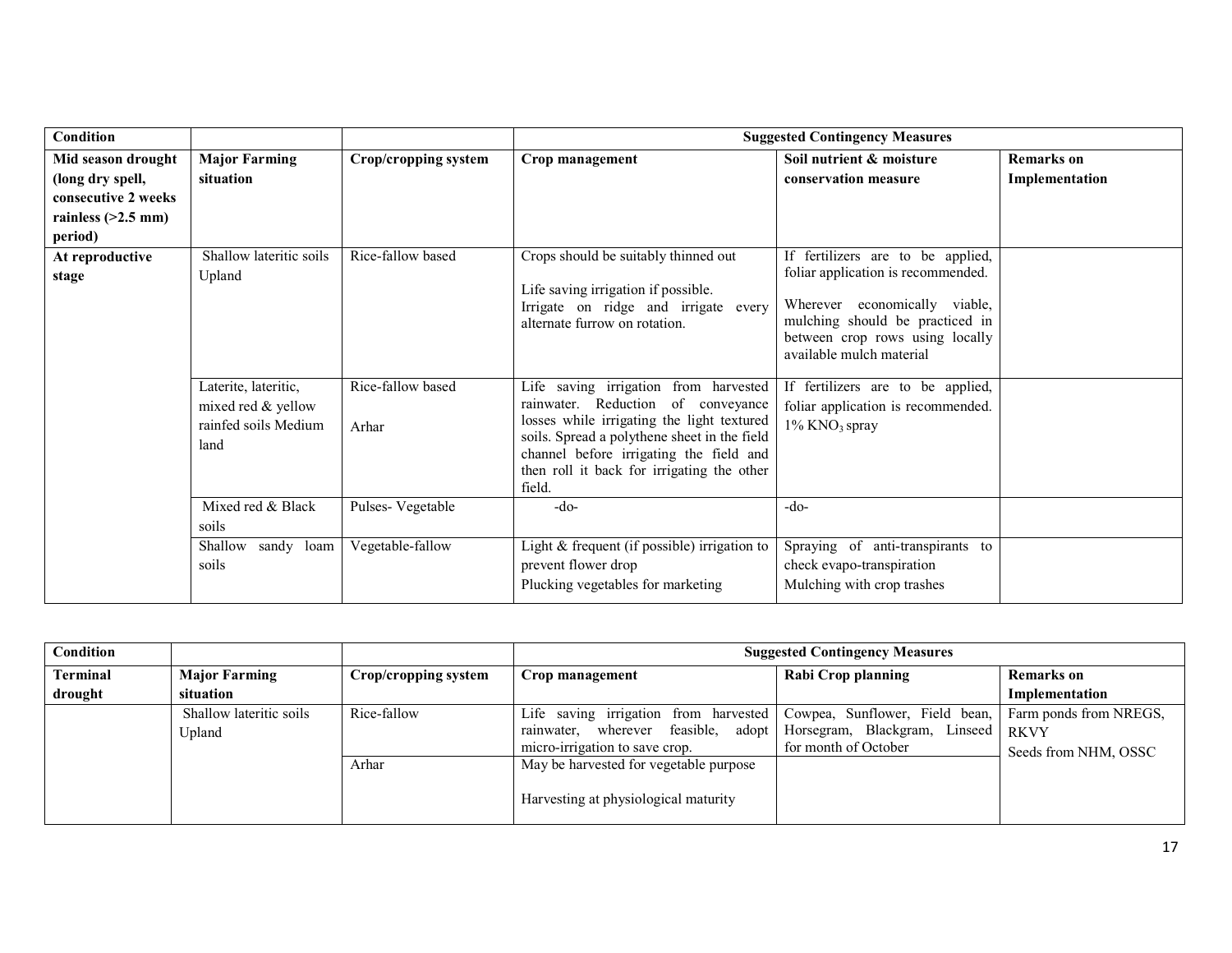| Laterite, lateritic, mixed<br>red & yellow rainfed soils<br>Medium land | Rice-fallow      | Reduction of conveyance losses while<br>irrigating the light textured soils. Spread a<br>polythene sheet in the field channel<br>before irrigating the field and then roll it<br>back for irrigating the other field.<br>Harvesting of rice at physiological<br>maturity will realize 80-85% of normal<br>yield. | Raise Brinjal seedlings for Rabi,<br>being a hardy plant it may<br>withstand moisture stress condition<br>Cowpea, Sunflower, Field bean,<br>Horsegram, Blackgram, Linseed<br>for month of October | Farm ponds through IWSM<br>programme<br>Supply of intercultural<br>implements through RKVY |
|-------------------------------------------------------------------------|------------------|------------------------------------------------------------------------------------------------------------------------------------------------------------------------------------------------------------------------------------------------------------------------------------------------------------------|---------------------------------------------------------------------------------------------------------------------------------------------------------------------------------------------------|--------------------------------------------------------------------------------------------|
|                                                                         | Maize-Arhar      | Harvesting of plants for fodder purpose if<br>cob formation hampered                                                                                                                                                                                                                                             | Crucifer vegetables $\&$ other high<br>yielding Solanaceous vegetables                                                                                                                            |                                                                                            |
| Mixed red & Black soils                                                 | Pulses-vegetable | Harvest at physiological maturity                                                                                                                                                                                                                                                                                | Cowpea, Carrot, Sunflower,<br>Horsegram, Blackgram, Linseed<br>for month of October                                                                                                               | $-do-$                                                                                     |
| Shallow sandy loam soils                                                | Vegetable-fallow | Harvest at physiological maturity                                                                                                                                                                                                                                                                                | high<br>Plan<br>for<br>short<br>duration<br>yielding<br>oilseed<br>especially<br>Mustard/Toria & pulse crops<br>Vegetables like potato, carrot.<br>Radish,<br>& other crucifers.                  | $-do-$                                                                                     |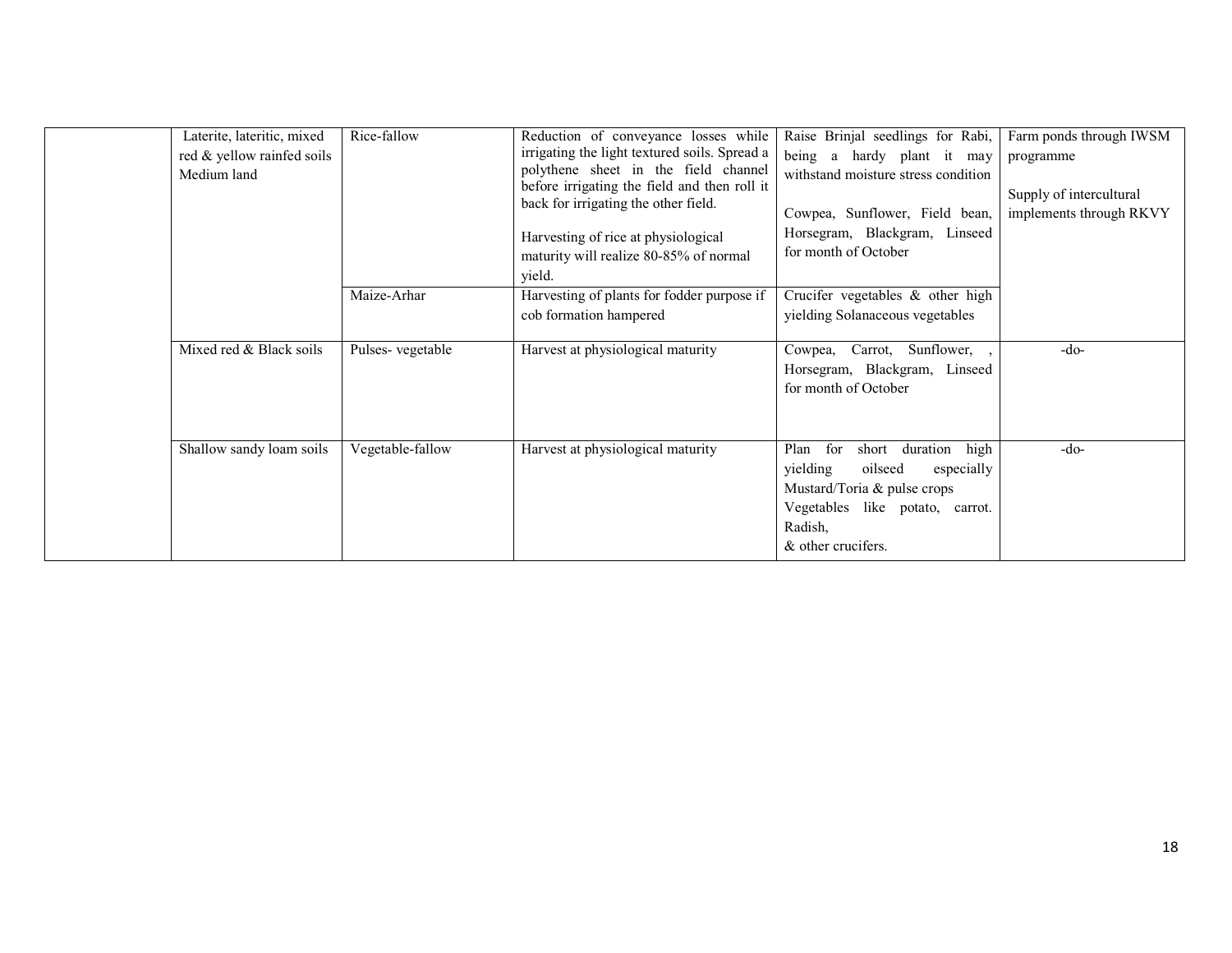### 2.1.2 Drought- Irrigated situation

| <b>Condition</b>                                        |                                                                                                                                              |                                                                                   |                                                                                                 | <b>Suggested Contingency Measures</b>                                                                                                                                                                                                                                   |                                                                                                       |
|---------------------------------------------------------|----------------------------------------------------------------------------------------------------------------------------------------------|-----------------------------------------------------------------------------------|-------------------------------------------------------------------------------------------------|-------------------------------------------------------------------------------------------------------------------------------------------------------------------------------------------------------------------------------------------------------------------------|-------------------------------------------------------------------------------------------------------|
| Delayed/limited<br>release of water<br>in canals due to | <b>Major Farming</b><br>situation                                                                                                            | Crop/cropping system                                                              | Change in crop/cropping system                                                                  | <b>Agronomic measures</b>                                                                                                                                                                                                                                               | <b>Remarks</b> on<br>Implementation                                                                   |
| low rainfall                                            | Upland<br>Tubewell Irrigated canal<br>laterite soils<br>Medium land<br>Canal irrigated laterite,<br>lateritic, mixed red $\&$<br>vellow soil | Rice-fallow based<br>Groundnut<br>(Smruti, TAG-24)<br>Rice-fallow based<br>Pulses | Vegetable, Oilseed, pulses<br>Pulses, Vegetable (Chilli, Tomato,<br>Brinjal, Okra, Cauliflower) | Limited $&$ life saving irrigation<br>Alternate furrow irrigation<br>Drip irrigation<br>Planting in deep furrows/Pit<br>method of planting<br>Limited $&$ life saving irrigation<br>Alternate furrow irrigation<br>Drip irrigation<br>Mulching, Irrigation in root zone | OSSC,<br>Seeds<br>through<br>NFSM, NHM<br>Intercultural<br>implements<br>through NHM, ATMA,<br>$-do-$ |
|                                                         | Tube well/ pond irrigated<br>Shallow sandy loam soil                                                                                         | Vegetable                                                                         | High yielding varieties with short<br>duration                                                  | Delayed raising of nursery for<br>delayed planting<br>Limited & life saving irrigation<br>Alternate furrow irrigation<br>Drip irrigation                                                                                                                                | $-do-$                                                                                                |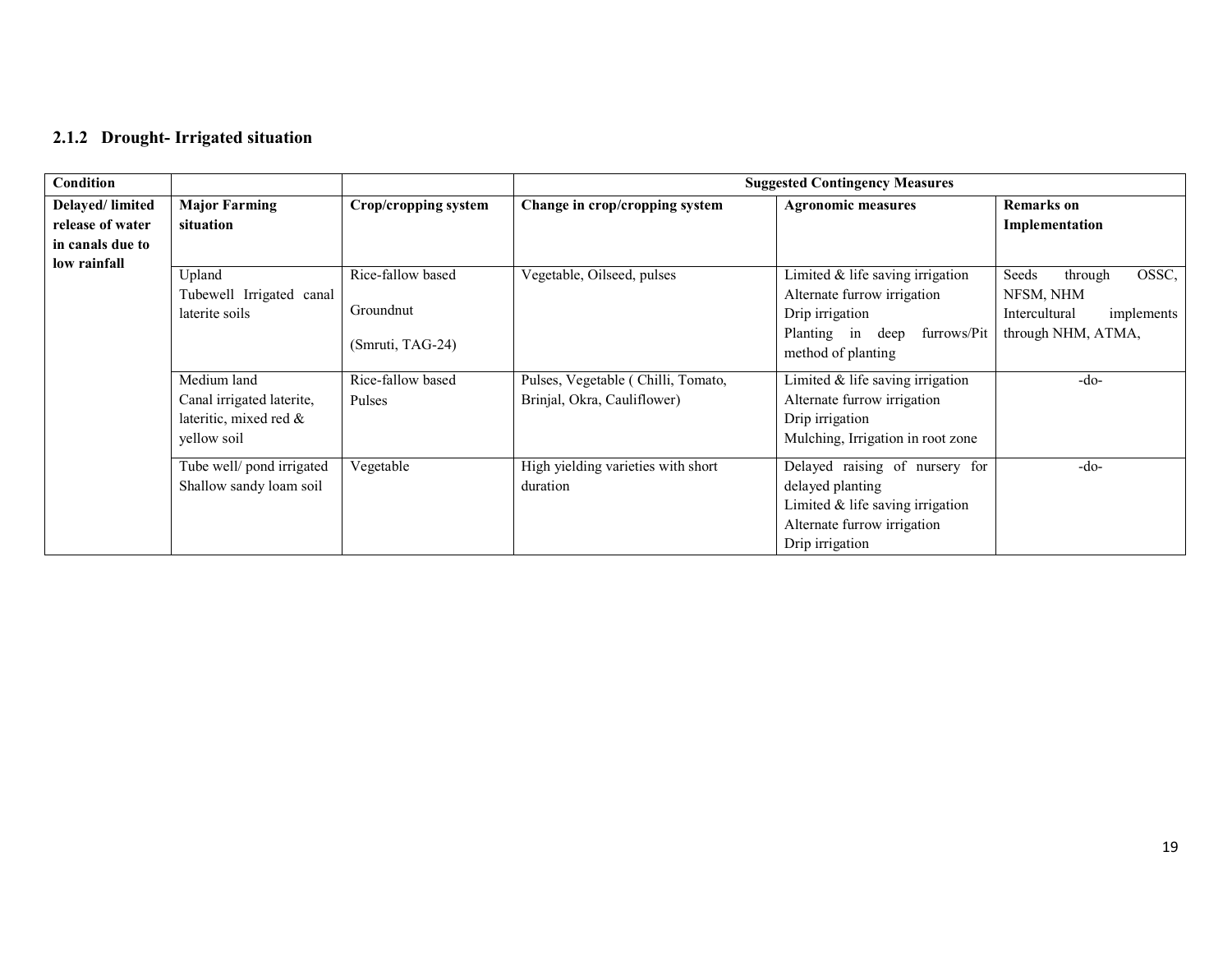| <b>Condition</b>       |                                |                      |                                            | <b>Suggested Contingency Measures</b>                                  |                   |
|------------------------|--------------------------------|----------------------|--------------------------------------------|------------------------------------------------------------------------|-------------------|
| <b>Lack of inflows</b> | <b>Major Farming</b>           | Crop/cropping system | Change in crop/cropping system             | <b>Agronomic measures</b>                                              | <b>Remarks</b> on |
| due to                 | situation                      |                      |                                            |                                                                        | Implementation    |
| insufficient/          | Upland tubewell Irrigated      | Rice-fallow based    | Rice area during rabi should be reduced.   | Irrigate the kharif rice with                                          |                   |
| delayed onset of       | canal laterite soils           |                      | Instead, low water requiring oilseeds and  | groundwater during dry spells                                          |                   |
| monsoon                |                                |                      | pulses like groundnut, green gram, black   | only, if dry spell comes before                                        |                   |
|                        |                                |                      | gram, sunflower, sesamum are preferred     | release of canal water. Reduction                                      |                   |
|                        |                                |                      | options.                                   | of conveyance losses while                                             |                   |
|                        |                                |                      | Use of early duration variety like 'MTU-   | irrigating the light textured soils.                                   |                   |
|                        |                                |                      | $1010'$ (115 days) is well suited in rabi. | Spread a polythene sheet in the                                        |                   |
|                        |                                |                      | Khandagiri (95 to 100 days)                | field channel before irrigating the<br>field and then roll it back for |                   |
|                        |                                |                      |                                            | irrigating the other field.                                            |                   |
|                        |                                |                      |                                            |                                                                        |                   |
|                        |                                |                      |                                            | Harvesting of kharif rice at                                           |                   |
|                        |                                |                      |                                            | physiological maturity will realize                                    |                   |
|                        |                                |                      |                                            | 80-85% of normal yield.                                                |                   |
|                        |                                |                      |                                            |                                                                        |                   |
|                        |                                |                      |                                            | Irrigate the rabi rice at critical<br>stages only with groundwater.    |                   |
|                        |                                |                      |                                            |                                                                        |                   |
|                        | Medium land Canal              | Rice-fallow based    | Low water requiring oilseeds and pulses    | Same as above for kharif rice                                          |                   |
|                        | irrigated laterite, lateritic, |                      | like groundnut, green gram, black gram,    |                                                                        |                   |
|                        | mixed red & yellow             | Groundnut            | sunflower, sesamum                         |                                                                        |                   |
|                        | rainfed soil                   |                      |                                            |                                                                        |                   |
|                        | Tube well/pond irrigated       | Vegetable -fallow    | High yielding varieties with short         | Delayed raising of nursery for                                         |                   |
|                        | Shallow sandy loam soil        |                      | duration                                   | delayed planting                                                       |                   |
|                        |                                |                      |                                            | Limited $&$ life saving irrigation                                     |                   |
|                        |                                |                      |                                            | Alternate furrow irrigation                                            |                   |
|                        |                                |                      |                                            | Drip irrigation                                                        |                   |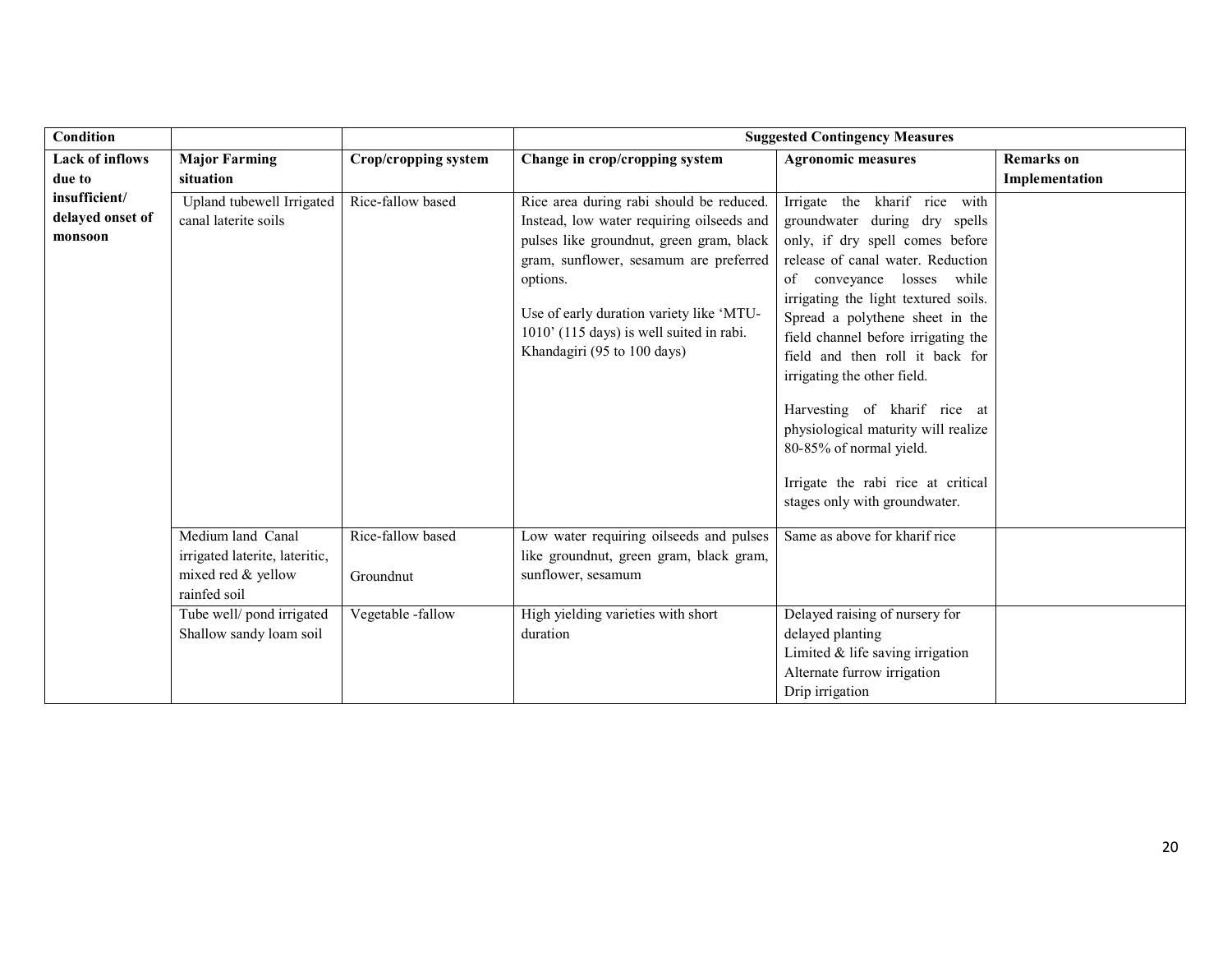| Condition                           |                                                                                           |                                        |                                                                                                                                                                                         | <b>Suggested Contingency Measures</b>                                                                                                                                                                                                                                                                                                                                                                                                                                                                                                                                                       |                                     |
|-------------------------------------|-------------------------------------------------------------------------------------------|----------------------------------------|-----------------------------------------------------------------------------------------------------------------------------------------------------------------------------------------|---------------------------------------------------------------------------------------------------------------------------------------------------------------------------------------------------------------------------------------------------------------------------------------------------------------------------------------------------------------------------------------------------------------------------------------------------------------------------------------------------------------------------------------------------------------------------------------------|-------------------------------------|
| <b>Insufficient</b><br>ground water | <b>Major Farming</b><br>situation                                                         | Crop/cropping system                   | Change in crop/cropping system                                                                                                                                                          | <b>Agronomic measures</b>                                                                                                                                                                                                                                                                                                                                                                                                                                                                                                                                                                   | <b>Remarks</b> on<br>Implementation |
| recharge due to<br>law rainfall     | Upland<br>Tubewell Irrigated canal<br>laterite soil                                       | Rice-fallow based                      | Rice area during rabi should be<br>reduced. Instead low water requiring<br>oilseeds and pulses like Groundnut,<br>Greengram, Blackgram, Sunflower<br>and Sesamum are preferred options. | Irrigate the kharif crops during dry<br>spell with harvested rain water.<br>Harvesting of kharif rice<br>at<br>physiological maturity will realize 80-<br>85% of normal yield.<br>About 11-37 % run-off is generated<br>even by the delayed monsoon and<br>should be stored in the farm ponds or<br>tanks. These will recharge ground<br>water during normal or excessive<br>rainfall year. Rainwater stored in self<br>sealing or lined ponds can be used for<br>irrigation if there is long break in the<br>rainfall or for pre-sowing of the rabi<br>crops to ensure proper germination. |                                     |
|                                     | Medium land<br>Canal irrigated laterite,<br>lateritic, mixed red &<br>yellow rainfed soil | Rice-fallow based<br>Pulses, Vegetable | Low water requiring oilseeds and<br>pulses like Groundnut, Greengram,<br>Blackgram, Sunflower, Sesamum                                                                                  | Limited $&$ life saving irrigation<br>Alternate furrow irrigation<br>Drip irrigation                                                                                                                                                                                                                                                                                                                                                                                                                                                                                                        |                                     |
|                                     | Tube well/ pond irrigated<br>Shallow sandy loam soil                                      | Vegetable -fallow                      | Low water requiring oilseeds and<br>pulses like Groundnut, Greengram,<br>Blackgram, Sunflower, Sesamum                                                                                  | Limited $&$ life saving irrigation<br>Alternate furrow irrigation<br>Drip irrigation                                                                                                                                                                                                                                                                                                                                                                                                                                                                                                        |                                     |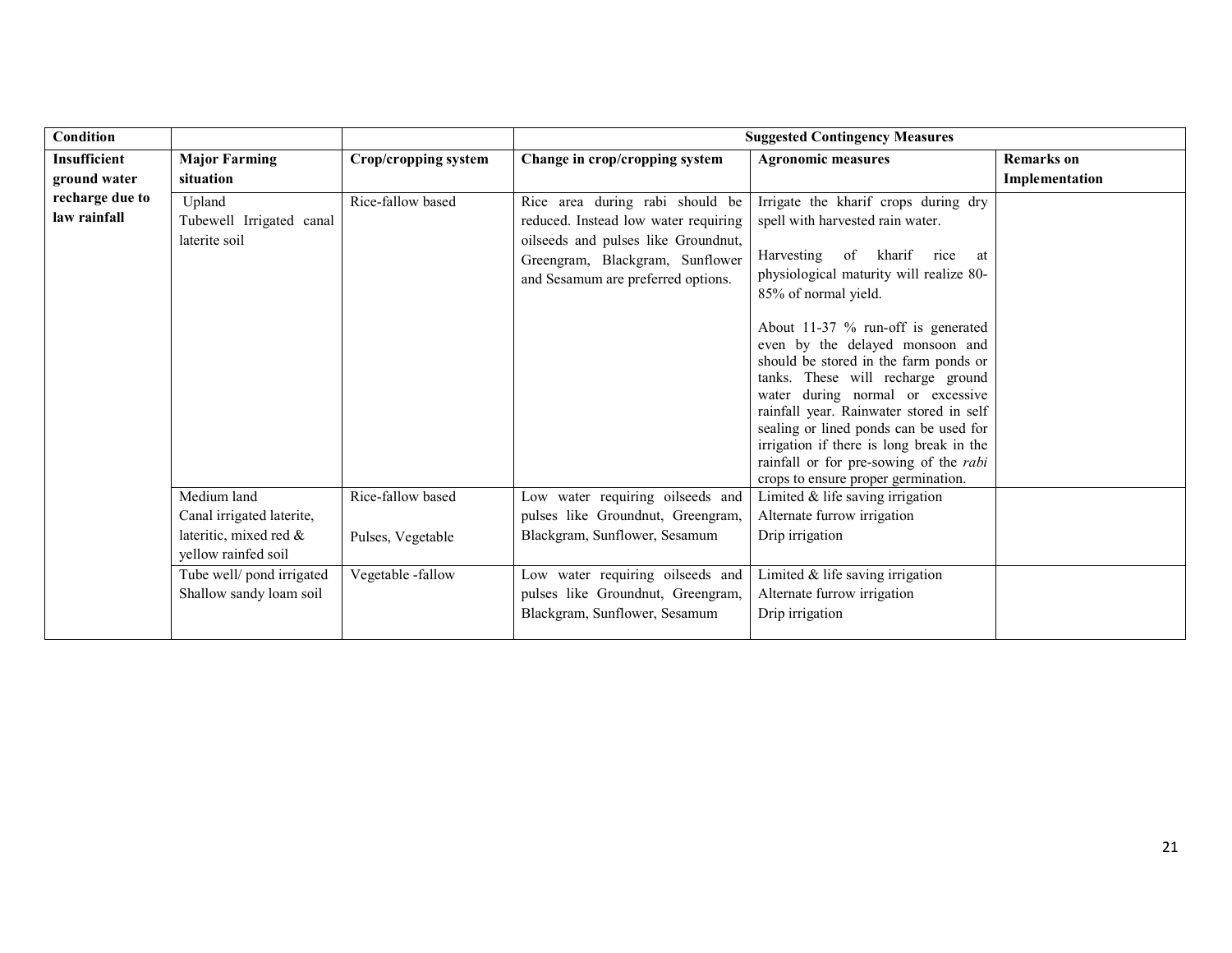#### **2.2 Unusual rains (untimely, unseasonal etc)** (for both rainfed and irrigated situations)

| Condition                           | <b>Suggested contingency measures</b> |                            |                                            |                                          |  |  |
|-------------------------------------|---------------------------------------|----------------------------|--------------------------------------------|------------------------------------------|--|--|
| Continuous high rainfall in a short | Vegetative stage                      | <b>Flowering stage</b>     | Crop maturity stage                        | <b>Post harvests</b>                     |  |  |
| span leading to water logging       |                                       |                            |                                            |                                          |  |  |
| Groundnut                           | Provide drainage                      | Provide drainage           | Drain water for drying                     | Shifting to a safer place                |  |  |
|                                     |                                       |                            | Harvest at physiological maturity stage    | Dry in shade in a well ventilated space  |  |  |
| Paddy                               | No substantial problem as             | Provide drainage           | Drain water for drying                     | Shifting to a safer place                |  |  |
|                                     | uplands donot maintain water          | If possible                | Harvest at physiological maturity stage    | Dry in shade in a well ventilated space  |  |  |
|                                     | logging condition for long            |                            |                                            |                                          |  |  |
|                                     | time                                  |                            |                                            |                                          |  |  |
| Arhar                               | Provide drainage                      | Provide drainage           | Drain water for drying                     | Safe storage against pest & diseases     |  |  |
|                                     |                                       |                            | Harvest for vegetable purpose              |                                          |  |  |
| Cowpea                              | Provide drainage                      | Provide drainage           | Drain water for drying                     | Shifting to a safer place                |  |  |
|                                     |                                       |                            | Harvest for vegetable purpose              | Dry in shade in a well ventilated space  |  |  |
|                                     |                                       |                            |                                            | Safe storage against pest & diseases     |  |  |
| Sugarcane                           | Provide drainage                      | Provide drainage           | Harvest at physiological maturity stage    | Extraction of jaggery                    |  |  |
|                                     | Maintain ridge & furrow               | Maintain ridge & furrow    |                                            |                                          |  |  |
|                                     | method                                | method                     |                                            |                                          |  |  |
| Horticulture                        |                                       |                            |                                            |                                          |  |  |
| Fruits (Mango, Citrus etc)          | Provide drainage                      | Provide drainage           | Provide drainage                           | Dry the fruits, Keep at safer place, may |  |  |
|                                     | Earthing up of plant base/root        | Earthing up of<br>plant    | Earthing up of plant base/root zone        | be sold at green stage                   |  |  |
|                                     | zone                                  | base/root zone             | In case of established tree, no problem    |                                          |  |  |
| Banana, Papaya                      | Raising seedlings in sunken           | Provide drainage           | Harvested at green stage or table purpose, | Store for ripening in closed godowns for |  |  |
|                                     | bed method                            | Earthing up<br>of<br>plant | No problem for marketing as it has buyers' | marketing                                |  |  |
|                                     |                                       | base/root zone             | preference                                 |                                          |  |  |
| Cucurbit vegetables                 | Seedling in raised nursery            | Vines should be staked     | Ensure drainage                            | Ensure drainage                          |  |  |
|                                     | beds, drainage,                       | along elevated frames      | Harvesting at tender stages                | Harvesting at tender stages              |  |  |
| Solanaceous/ cruciferous vegetables | Seedling in raised nursery            | Provide drainage           | Provide drainage                           | Ensure drainage                          |  |  |
|                                     | beds, drainage,                       | Application of hormones to |                                            | Harvesting at tender stages              |  |  |
|                                     |                                       | induce more flowering      |                                            |                                          |  |  |
| Heavy rainfall with high speed      |                                       |                            |                                            |                                          |  |  |
| winds in a short span               |                                       |                            |                                            |                                          |  |  |
| Paddy                               | Drainage if waterlogging              | Drainage if waterlogging   | Lodged panicles may be harvested at        | Ensure drainage                          |  |  |
|                                     | persists                              | persisrs                   | physiological maturity stage               | <i>Harvesting</i> at tender stages       |  |  |
|                                     | Small seedlings withstand the         | Small seedlings withstand  |                                            |                                          |  |  |
|                                     | problem                               | the problem                |                                            |                                          |  |  |
| Sugarcane                           | Drainage if waterlogging              | <b>Bundling of canes</b>   | Lodged canes may be harvested for          | Lodged canes may be harvested for        |  |  |
|                                     | persists                              | And drainage               | extraction of juice                        | extraction of juice $\&$ jaggery         |  |  |
|                                     | Small seedlings withstand the         |                            |                                            |                                          |  |  |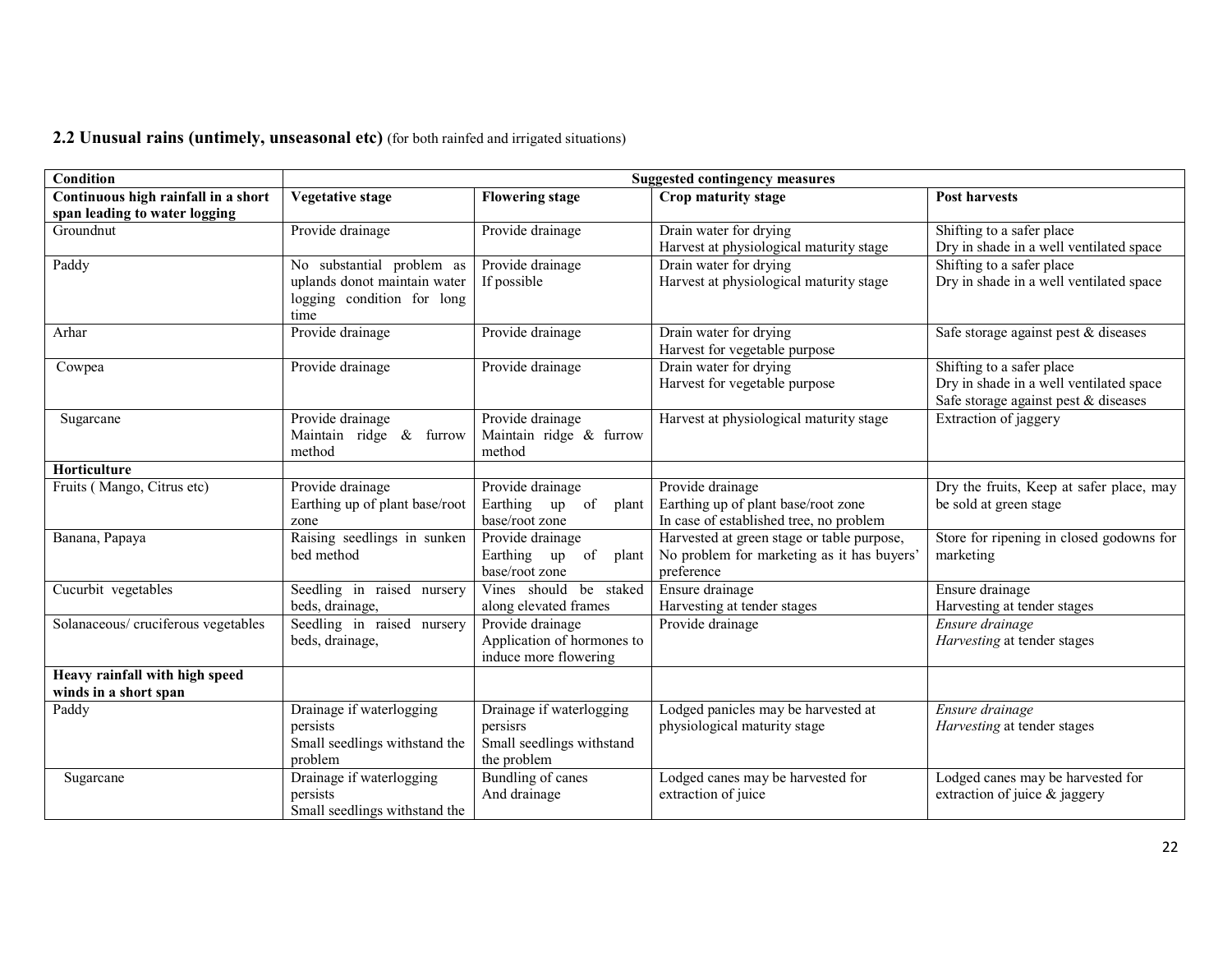|                                | problem                                                                                                                                                      |                                                                                                                                                             |                                                                              |                                                                                                                |
|--------------------------------|--------------------------------------------------------------------------------------------------------------------------------------------------------------|-------------------------------------------------------------------------------------------------------------------------------------------------------------|------------------------------------------------------------------------------|----------------------------------------------------------------------------------------------------------------|
| Horticulture                   |                                                                                                                                                              |                                                                                                                                                             |                                                                              |                                                                                                                |
| Banana, Papaya                 | Raising seedlings in sunken                                                                                                                                  | Provide drainage                                                                                                                                            | Harvested at green stage or table purpose,                                   | Store for ripening in closed godowns for                                                                       |
|                                | bed method                                                                                                                                                   | Earthing up of<br>plant<br>base/root zone                                                                                                                   | No problem for marketing as it has buyers'<br>preference                     | marketing                                                                                                      |
| Cucurbit vegetables            | Seedling in raised nursery                                                                                                                                   | Vines should be staked                                                                                                                                      | Ensure drainage                                                              | Ensure drainage                                                                                                |
|                                | beds, drainage,                                                                                                                                              | along elevated frames                                                                                                                                       | Harvesting at tender stages                                                  | Harvesting at tender stages                                                                                    |
| Outbreak of pests and diseases |                                                                                                                                                              |                                                                                                                                                             |                                                                              |                                                                                                                |
| due to unseasonal rains        |                                                                                                                                                              |                                                                                                                                                             |                                                                              |                                                                                                                |
| Paddy                          | Spray tricyclazole<br>against<br>blast, Chloropyriphos against<br>stem borer, Monocrotophos<br>against Swarming caterpillar                                  | Spray tricyclazole against<br>Chloropyriphos<br>blast,<br>against<br>borer.<br>stem<br>Monocrotophos<br>against<br>Swarming caterpillar $\&$<br>leaf folder | Malathion spray against Gundhy bug                                           | Sun drying / disinfection of gunny bags<br>with malathion or<br>heat treatment to manage stored grain<br>pests |
| Groundnut                      | the<br>Phorate<br>granules in<br>$\&$<br>whorls<br>of<br>spray<br>Endosulfan<br>against<br>groundnut pod borer                                               | Spraying of mancozeb<br>$@0.3\%$ against Cercospora<br>leaf spot                                                                                            | Spraying of Dimethoate against aphid                                         | Store in clean godown, disinfection of<br>gunny bags / storage structure with<br>malathion                     |
| Arhar                          | Removal of infested tips to<br>manage leaf webber                                                                                                            | picking<br>$\&$<br>Hand<br>of<br>blister<br>destruction<br>beetles                                                                                          | Spray of Ekalux against pod borer                                            | Store in clean godown, disinfection of<br>gunny bags / storage structure with<br>malathion                     |
| Blackgram/Greengram            | Application of Triazophos<br>against YMV                                                                                                                     | Application of malathion<br>against Flea beetle                                                                                                             | Spray of Nuvan against pod borer                                             | Disinfection of storage structure to<br>manage stored grain pests                                              |
| Horticulture                   |                                                                                                                                                              |                                                                                                                                                             |                                                                              |                                                                                                                |
| Solanaceous vegetables         | Spraying malathion against<br>hadda beetle, hand collection<br>of egg mass<br>Soil drenching of COC $\&$<br>streptocycline against wilting                   | Application of Neem oil<br>&tryozophos alternatively<br>against brinjal fruit &<br>shoot borer/ leaf curl virus,                                            | Spraying of Profenophos against fruit borer<br>Metalaxyl against Anthracnose | Segregation of infested<br>fruits<br>$\alpha$<br>destruction                                                   |
| Cucurbit vegetables            | Spraying of Ekalux against<br>Red pumpkin beetle,<br>Collection & destruction of<br>eggs/grubs, Soil drenching of<br>COC & streptocycline<br>against wilting | Spraying Endosulfan<br>against leaf eating<br>caterpillars<br>Metalaxyl against Powdery<br>mildew, Carbendazim<br>against leaf spot & blight                | Poison baiting with Malathion & Jaggery<br>against fruit fly                 | Destruction of overripe & infested fruits                                                                      |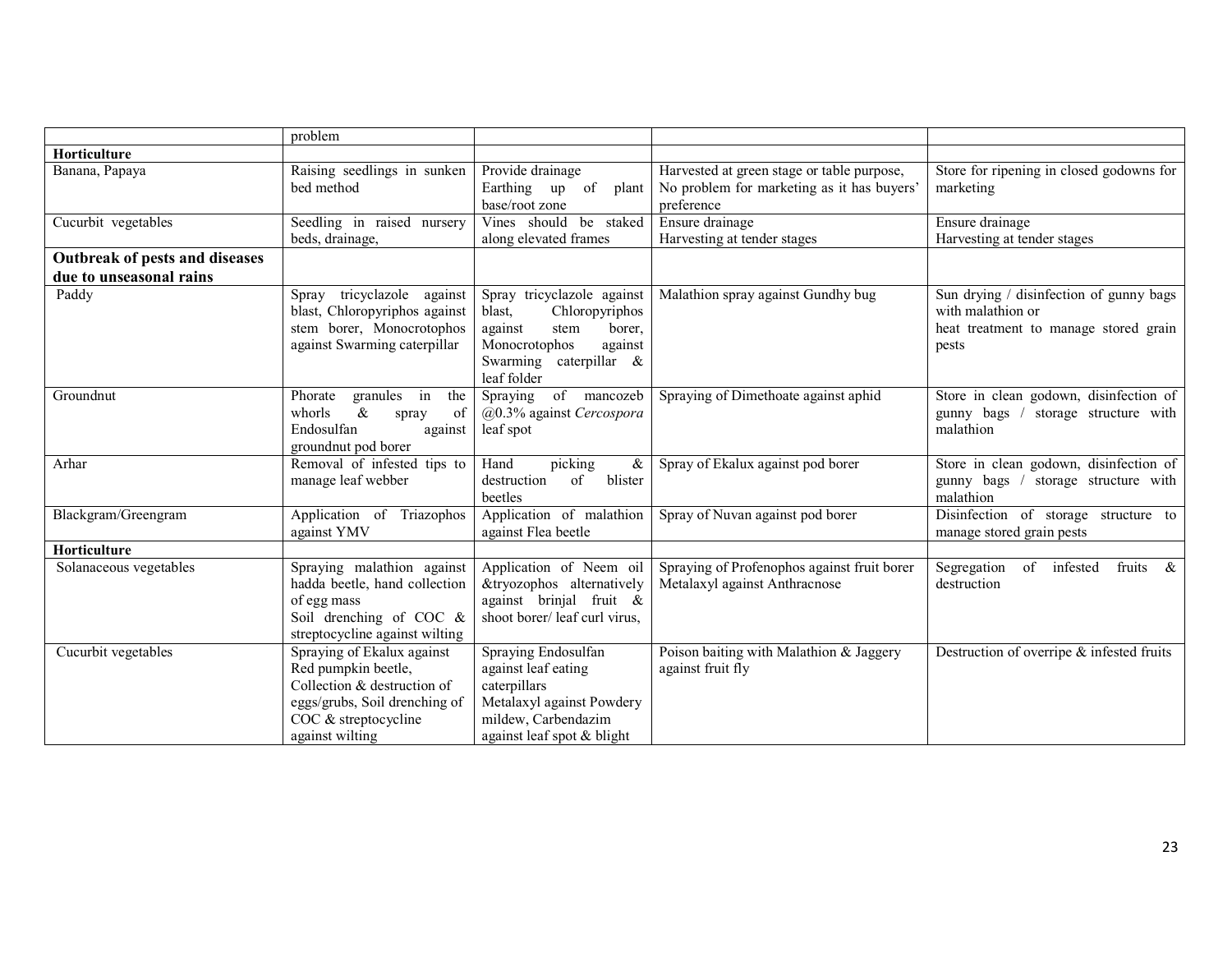## 2.3 Floods

| Condition                        |                                                                    | <b>Suggested contingency measures</b>                                                                                                                                                                                                                                                                                                                                                                                                                         |                                                                                                                                                                                                                                                                                                                                                                                                                                                                                                                                                                                                                                                                                                                                              |                                                                                                                                                                                                                                                                                                                                                                                                                                                                                                                                                                                                                                  |  |  |
|----------------------------------|--------------------------------------------------------------------|---------------------------------------------------------------------------------------------------------------------------------------------------------------------------------------------------------------------------------------------------------------------------------------------------------------------------------------------------------------------------------------------------------------------------------------------------------------|----------------------------------------------------------------------------------------------------------------------------------------------------------------------------------------------------------------------------------------------------------------------------------------------------------------------------------------------------------------------------------------------------------------------------------------------------------------------------------------------------------------------------------------------------------------------------------------------------------------------------------------------------------------------------------------------------------------------------------------------|----------------------------------------------------------------------------------------------------------------------------------------------------------------------------------------------------------------------------------------------------------------------------------------------------------------------------------------------------------------------------------------------------------------------------------------------------------------------------------------------------------------------------------------------------------------------------------------------------------------------------------|--|--|
| Transient water logging/ partial | Seedling/nursery stage                                             | Vegetative stage                                                                                                                                                                                                                                                                                                                                                                                                                                              | <b>Reproductive stage</b>                                                                                                                                                                                                                                                                                                                                                                                                                                                                                                                                                                                                                                                                                                                    | At harvest                                                                                                                                                                                                                                                                                                                                                                                                                                                                                                                                                                                                                       |  |  |
| inundation                       |                                                                    |                                                                                                                                                                                                                                                                                                                                                                                                                                                               |                                                                                                                                                                                                                                                                                                                                                                                                                                                                                                                                                                                                                                                                                                                                              |                                                                                                                                                                                                                                                                                                                                                                                                                                                                                                                                                                                                                                  |  |  |
| Paddy                            | Drainage of the Nursery<br>bed, If not possible go for<br>resowing | Wet seeding of sprouted<br>seeds $(Q75-80 \text{ kg/ha})$ of<br>medium duration varieties<br>(Lalat (120 days), Parijat<br>(100 days), Konark (125<br>days), Surendra (135 days).<br>50% N and 50% K2O + full<br>P may be applied as basal<br>and rest 50% $N + 50%$ K2O<br>as top dressing during the<br>tillering stage.<br>In partially damaged field<br>gap filling may be done by<br>redistributing the tillers.<br>Management of pests $\&$<br>diseases | If flood comes during reproductive stage,<br>emphasis should be given on forthcoming<br>rabi crops.<br>Supply of seeds and other agro-inputs of<br>rabi crops at subsidized rate, provision of<br>bank loan etc<br>Wet seeding of short duration varieties<br>(Heera (60 days), Kalinga -III (90 days)) or<br>medium duration varieties (Lalat (120<br>days), Parijat (100 days), Konark (125<br>Surendra (135<br>days),<br>days) during<br>forthcoming rabi season.<br>Utilization of residual soil moisture and use<br>of recharged soil profile for growing pulses<br>Growing of vegetables after receding flood<br>water and adoption of integrated farming<br>system to obtain more income and to<br>compensate the loss during kharif. | If flood comes during reproductive<br>stage, , emphasis should be given on<br>forthcoming rabi crops<br>Supply of seeds and other agro-inputs<br>of <i>rabi</i> crops at subsidized rate,<br>provision of bank loan etc<br>Wet seeding of short duration varieties<br>(Heera (60 days), Kalinga -III (90<br>days)) or medium duration varieties<br>(Lalat (120 days), Parijat (100 days),<br>Konark (125 days), Surendra (135<br>days) during forthcoming rabi season.<br>Utilization of residual soil moisture and<br>use of recharged soil profile for<br>growing pulses<br>Growing of cucurbits after receding<br>flood water |  |  |
| Cotton                           | Drainage, If damping off<br>then resowing                          | Ensure drainage, Make<br>ridge & furrows                                                                                                                                                                                                                                                                                                                                                                                                                      | Ensure drainage, Make ridge & furrows                                                                                                                                                                                                                                                                                                                                                                                                                                                                                                                                                                                                                                                                                                        | Harvest the boll as soon as possible                                                                                                                                                                                                                                                                                                                                                                                                                                                                                                                                                                                             |  |  |
| Horticulture                     | NA                                                                 |                                                                                                                                                                                                                                                                                                                                                                                                                                                               |                                                                                                                                                                                                                                                                                                                                                                                                                                                                                                                                                                                                                                                                                                                                              |                                                                                                                                                                                                                                                                                                                                                                                                                                                                                                                                                                                                                                  |  |  |
| Continuous submergence for more  |                                                                    |                                                                                                                                                                                                                                                                                                                                                                                                                                                               | <b>NA</b>                                                                                                                                                                                                                                                                                                                                                                                                                                                                                                                                                                                                                                                                                                                                    |                                                                                                                                                                                                                                                                                                                                                                                                                                                                                                                                                                                                                                  |  |  |
| than 2 days                      |                                                                    |                                                                                                                                                                                                                                                                                                                                                                                                                                                               |                                                                                                                                                                                                                                                                                                                                                                                                                                                                                                                                                                                                                                                                                                                                              |                                                                                                                                                                                                                                                                                                                                                                                                                                                                                                                                                                                                                                  |  |  |
| Horticulture                     |                                                                    |                                                                                                                                                                                                                                                                                                                                                                                                                                                               |                                                                                                                                                                                                                                                                                                                                                                                                                                                                                                                                                                                                                                                                                                                                              |                                                                                                                                                                                                                                                                                                                                                                                                                                                                                                                                                                                                                                  |  |  |
| Sea water inundation             |                                                                    |                                                                                                                                                                                                                                                                                                                                                                                                                                                               | NA                                                                                                                                                                                                                                                                                                                                                                                                                                                                                                                                                                                                                                                                                                                                           |                                                                                                                                                                                                                                                                                                                                                                                                                                                                                                                                                                                                                                  |  |  |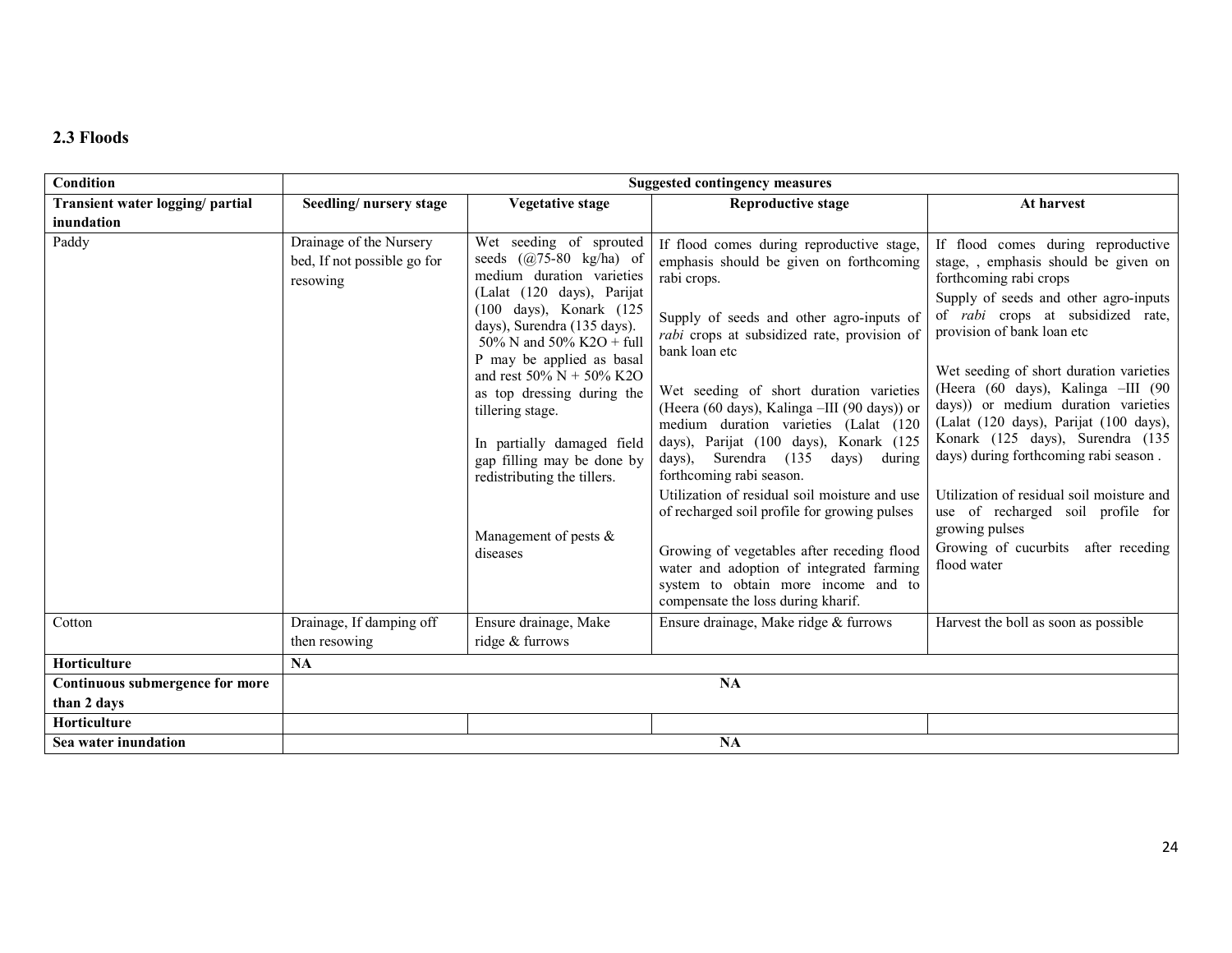### 2.3 Extreme events: Heat wave/ Cold wave/ Frost/ Hailstorm/ Cyclone

| <b>Extreme event type</b> | <b>Suggested contingency measures</b>                               |                                                                                                         |                                                                                                   |                                                                                                       |  |  |  |  |  |
|---------------------------|---------------------------------------------------------------------|---------------------------------------------------------------------------------------------------------|---------------------------------------------------------------------------------------------------|-------------------------------------------------------------------------------------------------------|--|--|--|--|--|
|                           | Seedling/nursery stage                                              | <b>Vegetative stage</b>                                                                                 | <b>Reproductive stage</b>                                                                         | At harvest                                                                                            |  |  |  |  |  |
| <b>Heat Wave</b>          |                                                                     |                                                                                                         |                                                                                                   |                                                                                                       |  |  |  |  |  |
| Paddy                     | Irrigate nursery bed, maintain<br>sufficient moisture level         | Irrigate the field and maintain water level                                                             | Keep water in the field, Harvest the crop<br>at physiological maturity                            | Early harvest of crop to avoid<br>grain shattering keeping the<br>produce in shade                    |  |  |  |  |  |
| Groundnut                 | Maintain sufficient moisture<br>level in field                      | Maintain sufficient moisture level in<br>field, Plant protection measure as per<br>need                 | Harvest the crop at physiological maturity                                                        | Keep the harvested crop in<br>shed                                                                    |  |  |  |  |  |
| Maize                     | Keep sufficient moisture in<br>the field                            | $-do-$                                                                                                  | Harvest the crop at physiological maturity<br>and maintain moisture for tender cobs               | $-do-$                                                                                                |  |  |  |  |  |
| Greengram/Blackgram       | $-do-$                                                              | -do-                                                                                                    | $-do-$                                                                                            | Keep the harvested produce in<br>shed and well ventilated place                                       |  |  |  |  |  |
| Horticulture              |                                                                     |                                                                                                         |                                                                                                   |                                                                                                       |  |  |  |  |  |
| (specify)Mango            | Irrigate the orchard at 3 to 4<br>days interval                     | Irrigate the orchard at 8 to 10 days<br>interval, Irrigation by ring                                    | Irrigate the orchard by 15 days interval                                                          | Irrigate the orchard by 15 days<br>interval, Mulching can be<br>practiced to keep moisture in<br>soil |  |  |  |  |  |
| Papaya                    | Irrigate the field at 3 days<br>interval                            | Irrigate the field at 5 to 7 days interval                                                              | Irrigate the field at 8 to 10 days interval,<br>Ensure less fruit drop due to lack of<br>moisture | Irrigate the field at 15 days<br>interval, harvest the matured<br>fruits                              |  |  |  |  |  |
| Banana                    | Irrigate the plot by ring and<br>basin method at 7 days<br>interval | Practice drip method of irrigation                                                                      | Irrigate the plot at 10 days interval by drip<br>irrigation                                       | $-do-$                                                                                                |  |  |  |  |  |
| Cold wave                 |                                                                     |                                                                                                         |                                                                                                   |                                                                                                       |  |  |  |  |  |
| Paddy                     | Sowing of sprouted seeds in<br>nursery mulching                     | Drainage field and maintain moisture<br>level. Interculture and need based plant<br>protection measures | Maintain low moisture level, need based<br>plant protection                                       | Keep the harvested produce for<br>dry and keep in dry place                                           |  |  |  |  |  |
| Groundnut                 | $-do-$                                                              | of field,<br>Maintain moisture<br>level<br>intercultural operation, plant protection<br>measures.       | $-do-$                                                                                            | $-do-$                                                                                                |  |  |  |  |  |
| Maize                     | Sowing of sprouted seeds,<br>mulching                               | Do not flood the field, intercultural<br>operation and need based plant                                 | Do not flood the field. Measures for hand<br>pollination in need. Need based plant                | $-do-$                                                                                                |  |  |  |  |  |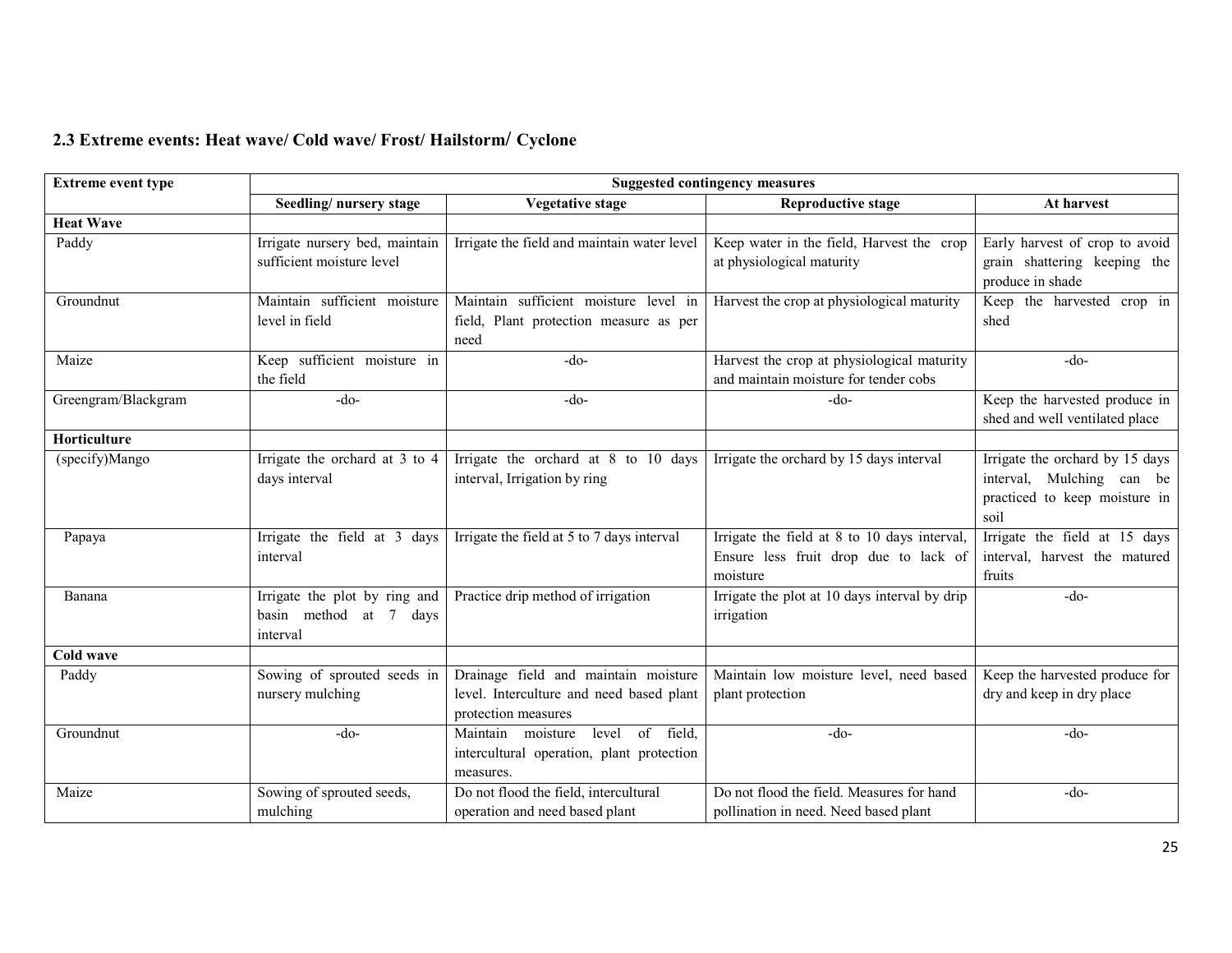|              |                              | protection                               | protection                                  |                                 |
|--------------|------------------------------|------------------------------------------|---------------------------------------------|---------------------------------|
| Greengram    | -do-                         | $-dO$                                    | Maintain the moisture level in field, need  | $-do-$                          |
|              |                              |                                          | based plant protection measure              |                                 |
| Horticulture |                              |                                          |                                             |                                 |
| Mango        | Restricted irrigation, Drip  | Drip irrigation at 8 days interval. Need | Drip irrigation at 8-10 days interval. Need | Restrict irrigation. Keep the   |
|              | irrigation                   | based plant protection measures          | based plant protection measures             | produce in safer place to avoid |
|              |                              |                                          |                                             | cold injury.                    |
| Papaya       | -do-                         | -do-                                     | -do-                                        | -do-                            |
| Banana       | Restrict irrigation to avoid | Need based plant protection measures     | Restricted irrigation, Need based plant     | Restricted irrigation, Keep the |
|              | cold injury, Intercultural   |                                          | protection measures                         | produce in safer place          |
|              | operation                    |                                          |                                             |                                 |
| Frost        |                              |                                          |                                             |                                 |

#### 2.5 Contingent strategies for Livestock, Poultry & Fisheries 2.5.1 Livestock

|                                 |                                                                                                                                                                                                                                                                                                                                                                                                                                                                                                                                                                                                         | <b>Suggested contingency measures</b>                                                                                                                                                                                                                                                                                                                                                                                                                                                                                                                                                                                                        |                                                                                                                                                                                                                                                                                                                                                                                                                                                                                        |
|---------------------------------|---------------------------------------------------------------------------------------------------------------------------------------------------------------------------------------------------------------------------------------------------------------------------------------------------------------------------------------------------------------------------------------------------------------------------------------------------------------------------------------------------------------------------------------------------------------------------------------------------------|----------------------------------------------------------------------------------------------------------------------------------------------------------------------------------------------------------------------------------------------------------------------------------------------------------------------------------------------------------------------------------------------------------------------------------------------------------------------------------------------------------------------------------------------------------------------------------------------------------------------------------------------|----------------------------------------------------------------------------------------------------------------------------------------------------------------------------------------------------------------------------------------------------------------------------------------------------------------------------------------------------------------------------------------------------------------------------------------------------------------------------------------|
|                                 | <b>Before the event</b>                                                                                                                                                                                                                                                                                                                                                                                                                                                                                                                                                                                 | During the event                                                                                                                                                                                                                                                                                                                                                                                                                                                                                                                                                                                                                             | After the event                                                                                                                                                                                                                                                                                                                                                                                                                                                                        |
| <b>Drought</b>                  |                                                                                                                                                                                                                                                                                                                                                                                                                                                                                                                                                                                                         |                                                                                                                                                                                                                                                                                                                                                                                                                                                                                                                                                                                                                                              |                                                                                                                                                                                                                                                                                                                                                                                                                                                                                        |
| Feed and fodder<br>availability | As the district is occasionally prone to drought the<br>following practices may be implemented to prevent<br>fodder shortage problem<br>Sowing of cereals (fodder varieties of Sorghum/Bajra)<br>and leguminous crops (Lucerne, Berseem, Horse gram,<br>Cowpea) during North-East monsoon under dry land<br>system for fodder production.<br>Collection of ground nut haulms and ground nut cake for<br>use as feed supplement during drought<br>Motivating the sugarcane farmers to convert green<br>sugarcane tops in to silage by the end of February<br>Preserving the green maize fodder as silage | Harvest and use biomass of dried up crops (Paddy,<br>Groundnut, Maize, Sugarcane, Black gram, Green<br>gram, Ragi, cow pea etc., ) material as fodder<br>Use of locally available cheap feed resources like GN<br>haulms as supplement for feeding of livestock during<br>drought<br>Harvest all the top fodder available (Subabul,<br>Glyricidia, Pipol, Prosopis etc) and feed the LS during<br>drought<br>Concentrate ingredients such as Grains, brans, chunnies<br>& oilseed cakes, low grade grains etc. unfit for human<br>consumption should be procured from Govt. Godowns<br>for feeding as supplement for high productive animals | Encourage progressive farmers to grow<br>multi<br>fodder<br>of 1<br>cut<br>crops<br>sorghum/bajra/maize(UP chari,<br>MP<br>chari, HC-136, HD-2, GAINT BAJRA,<br>L-74, K-677, Ananad/African Tall,<br>Kisan composite, Moti, Manjari, B1-7<br>on their own lands with input subsidy<br>Supply of quality stem cuttings of<br>Hybrid napier (CO1), paragrass, guinea<br>grass, combo grass well before monsoon<br>Flushing the stock to recoup<br>Replenish the feed and<br>fodder banks |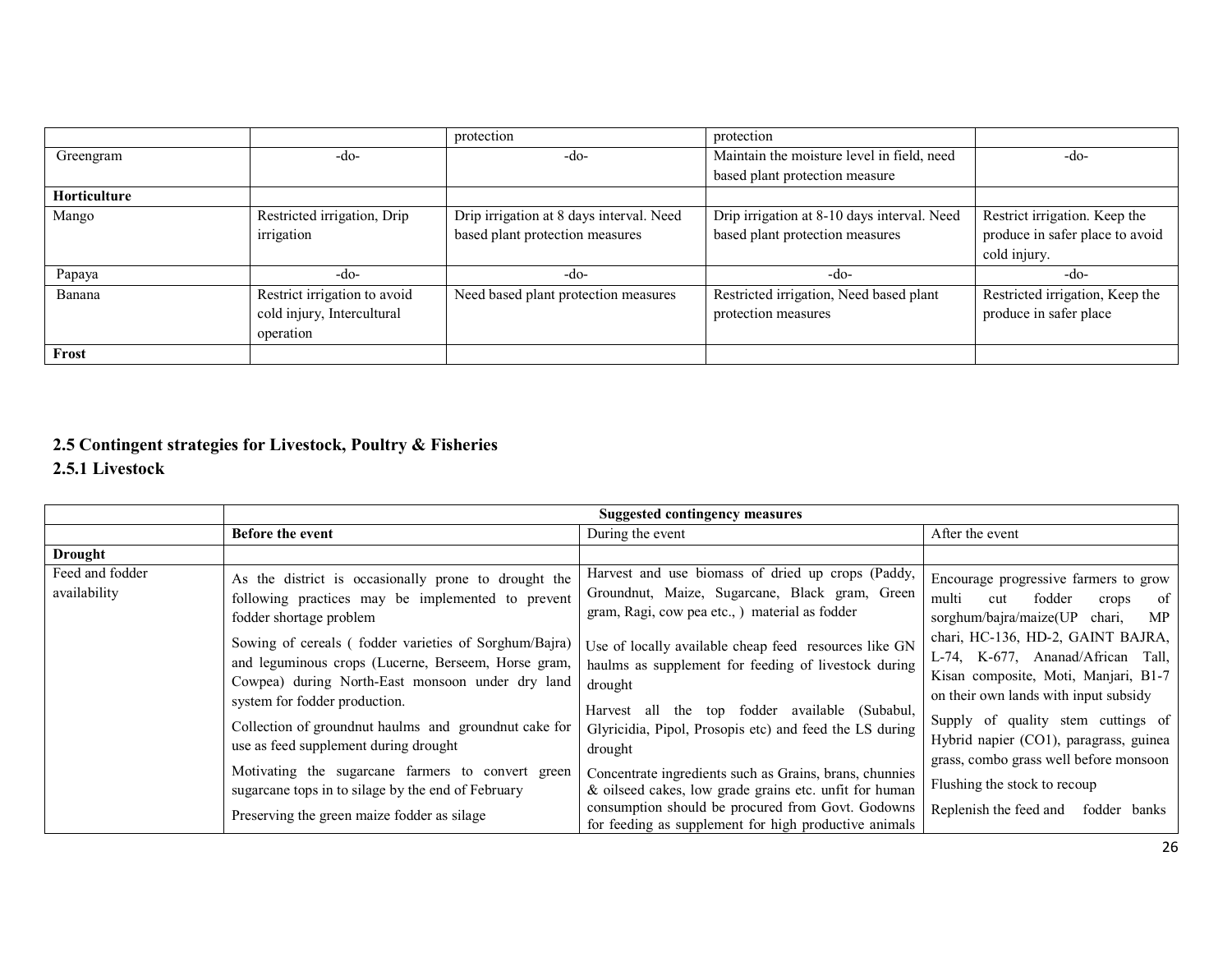| Drinking water                    | Encourage fodder production with Bajra – stylo- Bajra on<br>rotation basis and also to cultivate short-term fodder<br>crops like sunhemp<br>Formation of village Disaster Management Committee<br>Capacity building and preparedness of the stakeholders<br>and official staff for the drought/floods<br>Adopt various water conservation methods at village                                                                                                                                                                | during drought<br>Promotion of Horse gram as contingent crop and<br>harvesting it at vegetative stage as fodder<br>Continuous supplementation of minerals to prevent<br>infertility.<br>Encourage mixing available kitchen waste with dry<br>fodder while feeding to the milch animals<br>Adequate supply of drinking water.                                                                                                                                                                                   | Watershed management practices shall                                                                                                                                                                                                                                                                                      |
|-----------------------------------|-----------------------------------------------------------------------------------------------------------------------------------------------------------------------------------------------------------------------------------------------------------------------------------------------------------------------------------------------------------------------------------------------------------------------------------------------------------------------------------------------------------------------------|----------------------------------------------------------------------------------------------------------------------------------------------------------------------------------------------------------------------------------------------------------------------------------------------------------------------------------------------------------------------------------------------------------------------------------------------------------------------------------------------------------------|---------------------------------------------------------------------------------------------------------------------------------------------------------------------------------------------------------------------------------------------------------------------------------------------------------------------------|
|                                   | level to improve the ground water level for adequate<br>water supply.<br>Identification of water resources<br>Desilting of ponds<br>Rain water harvesting and create water bodies/watering<br>points (when water is scarce use only as drinking water<br>for animals)<br>Construction of drinking water tanks in herding<br>places/village junctions/relief camp locations<br>Community drinking water trough can be arranged in<br>shandies /community grazing areas                                                       | Restrict wallowing of animals in water bodies/resources<br>Add alum in stagnated water bodies                                                                                                                                                                                                                                                                                                                                                                                                                  | be promoted to conserve the rainwater.<br>Bleach $(0.1\%)$ drinking water / water<br>sources<br>Provide clean drinking water                                                                                                                                                                                              |
| Health and diseases<br>management | Procure and stock emergency medicines and<br>vaccines<br>for important endemic diseases of the area<br>All the stock must be immunized for endemic diseases<br>of the area<br>Surveillance and disease monitoring network to be<br>established at Joint Director (Animal Husbandry) office<br>in the district<br>Adequate refreshment training on draught management<br>to be given to VAS, Jr.VAS, LI with regard to health &<br>management measures<br>Procure and stock multivitamins & area specific mineral<br>mixture | Carryout deworming to all animals entering into relief<br>camps<br>Identification and quarantine of sick animals<br>Constitution of Rapid Action Veterinary Force<br>Performing ring vaccination (8 km radius) in case of<br>any outbreak<br>Restricting movement of livestock in case of any<br>epidemic<br>Tick control measures be undertaken to prevent tick<br>borne diseases in animals<br>Rescue of sick and injured animals and their treatment<br>Organize with community, daily lifting of dung from | Keep close surveillance on disease<br>outbreak.<br>Undertake the vaccination depending on<br>need<br>Keep the animal houses clean and spray<br>disinfectants Farmers should be advised<br>to breed their milch animals during July-<br>September so that the peak milk<br>production does not coincide with mid<br>summer |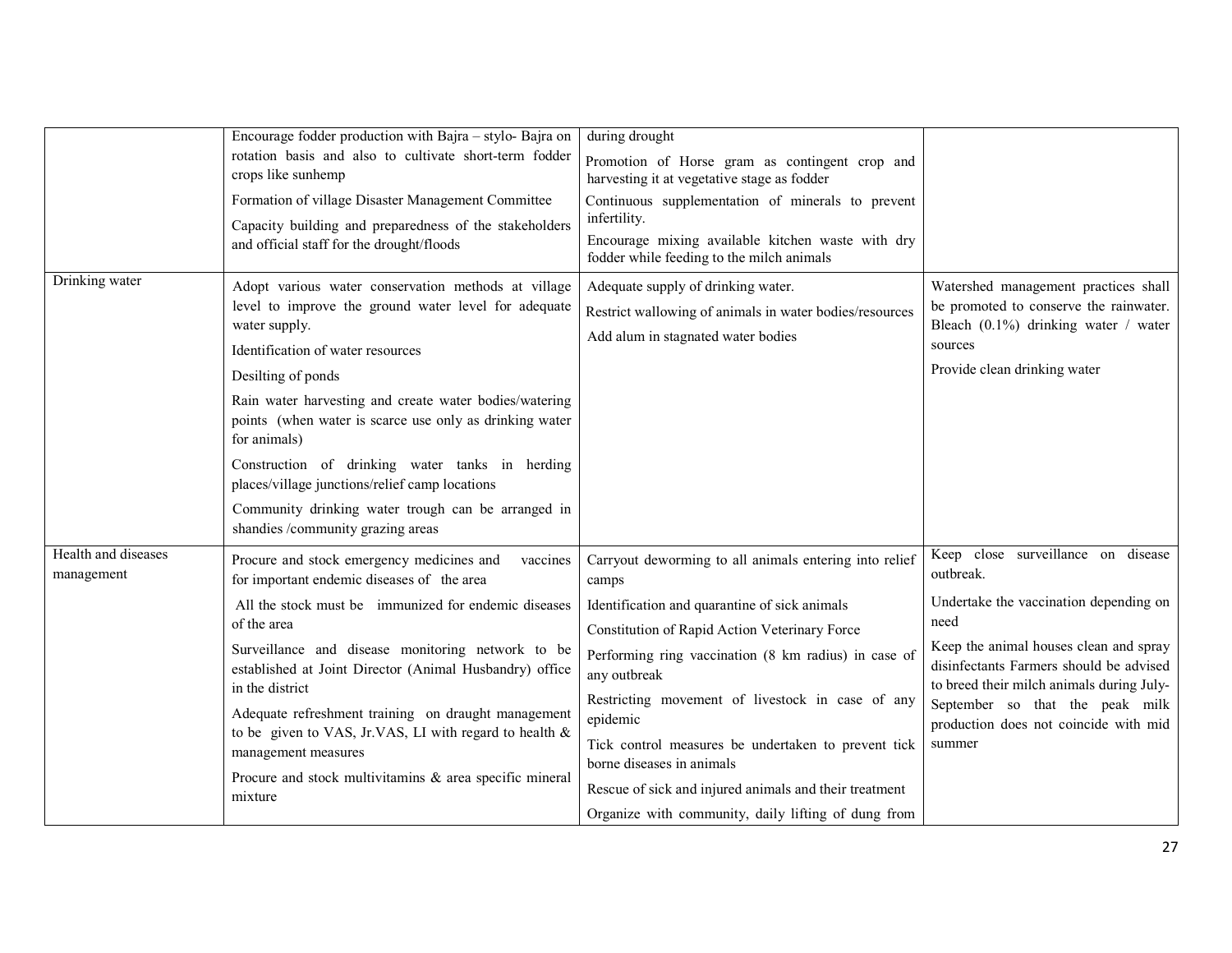|                         |                                                                                         | relief camps                                                                                             |                                                                  |  |
|-------------------------|-----------------------------------------------------------------------------------------|----------------------------------------------------------------------------------------------------------|------------------------------------------------------------------|--|
| <b>Floods</b>           | <b>NA</b>                                                                               |                                                                                                          |                                                                  |  |
| Cyclone                 | NA                                                                                      |                                                                                                          |                                                                  |  |
| Heat wave and cold wave |                                                                                         |                                                                                                          |                                                                  |  |
| <b>Heat wave</b>        | Plantation around the shed<br>1)                                                        | Allow the animals early in the morning or late in the                                                    | Feed the animals as per routine schedule                         |  |
|                         | $H2O$ sprinklers / foggers in the shed<br>11)                                           | evening for grazing during heat waves                                                                    | Allow the animals for grazing (normal                            |  |
|                         | Application of white reflector paint on the roof<br>iii)                                | Feed green fodder/silage / concentrates during day time                                                  | timings)                                                         |  |
|                         | iv) Thatched sheds should be provided as a shelter<br>to animal to minimize heat stress | and roughages / hay during night time in case of heat<br>waves                                           |                                                                  |  |
|                         |                                                                                         | Put on the foggers / sprinklers /fans during heat weaves<br>in case of high yielders (Jersey/HF crosses) |                                                                  |  |
|                         |                                                                                         | In severe cases, vitamin 'C' and electrolytes should be<br>added in $H_2O$ during heat waves.            |                                                                  |  |
| <b>Cold wave</b>        | Covering all the wire meshed walls / open area with                                     | Allow for grazing between 10AM to 3PM during cold                                                        | Feed the animals as per routine schedule                         |  |
|                         | gunny bags/ polyethylene sheets (with a mechanism for                                   | waves                                                                                                    | Allow the animals for grazing (normal                            |  |
|                         | lifting during the day time and putting down during night<br>time)                      | Add 25-50 ml of edible oil in concentrates and fed to<br>the animal during cold waves                    | timings)                                                         |  |
|                         |                                                                                         | Apply / sprinkle lime powder in the animal shed during<br>cold waves to neutralize ammonia accumulation  |                                                                  |  |
| <b>Insurance</b>        | Encouraging insurance of livestock                                                      | Listing out the details of the dead animals                                                              | Submission for insurance claim and<br>availing insurance benefit |  |
|                         |                                                                                         |                                                                                                          | Purchase of new productive animals                               |  |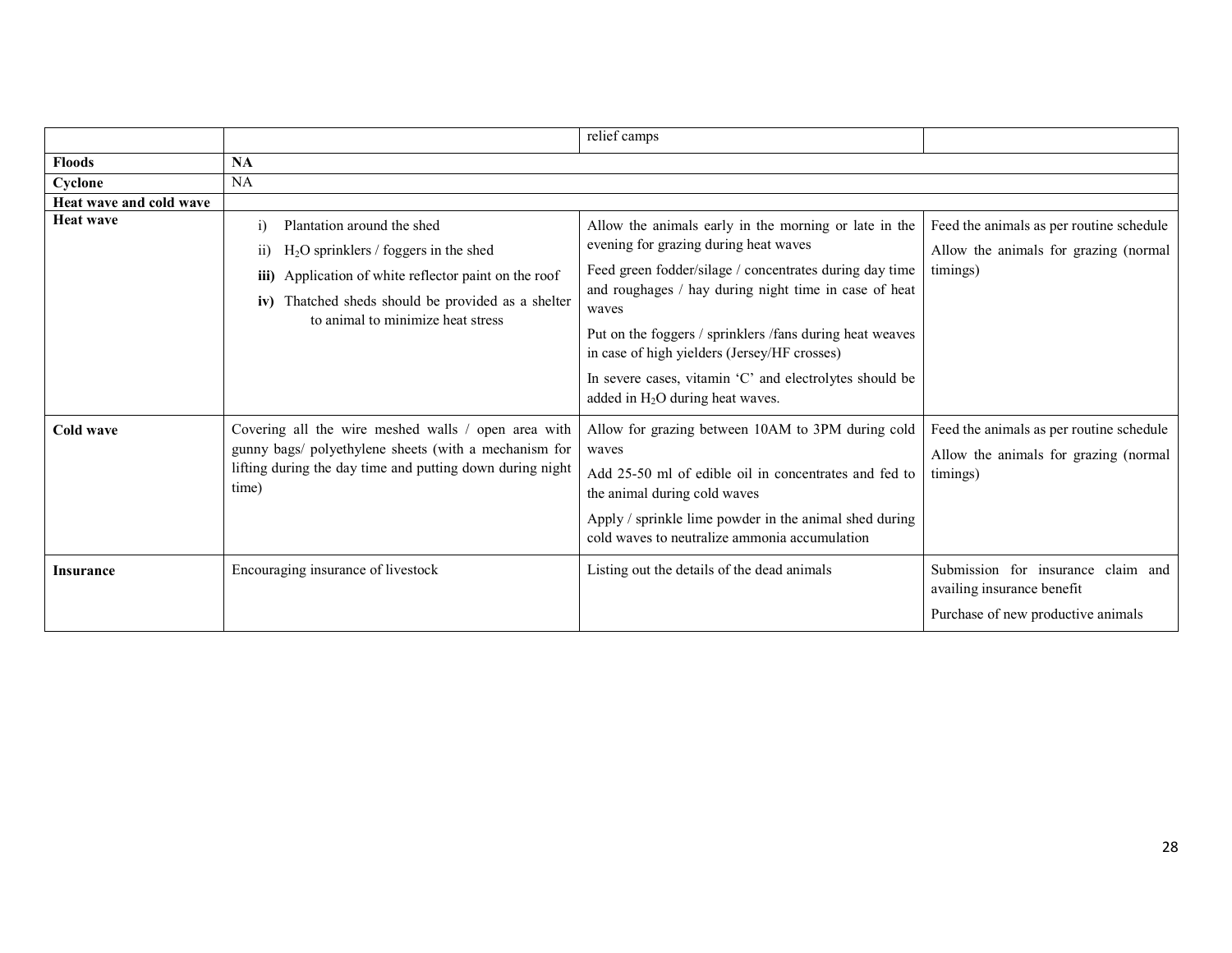### 2.5.2 Poultry

|                                        | <b>Suggested contingency measures</b>                                                                                |                                                                                                                                                                                  |                                                                                                                       |  |  |  |  |  |
|----------------------------------------|----------------------------------------------------------------------------------------------------------------------|----------------------------------------------------------------------------------------------------------------------------------------------------------------------------------|-----------------------------------------------------------------------------------------------------------------------|--|--|--|--|--|
|                                        | <b>Before the event</b>                                                                                              | During the event                                                                                                                                                                 | After the event                                                                                                       |  |  |  |  |  |
| <b>Drought</b>                         |                                                                                                                      |                                                                                                                                                                                  |                                                                                                                       |  |  |  |  |  |
| of<br>Shortage<br>feed<br>ingredients  | Storing of house hold grain like maize, broken rice<br>etc, in to use as feed in case of severe drought              | Supplementation only for productive birds with house hold grain<br>Supplementation of shell grit (calcium) for laying birds<br>Culling of weak birds                             | Supplementation to all survived<br>birds                                                                              |  |  |  |  |  |
| Drinking water                         |                                                                                                                      | Use water sanitizers or offer cool hygienic drinking water                                                                                                                       |                                                                                                                       |  |  |  |  |  |
| Health<br>and<br>disease<br>management | Culling of sick birds.<br>Deworming and vaccination against RD and IBD                                               | Mixing of Vit. A, D, E, K and B-complex including vit C in drinking<br>water (5ml in one litre water)                                                                            | Hygienic and sanitation of poultry<br>house<br>Disposal of dead birds by burning /<br>burying with lime powder in pit |  |  |  |  |  |
| <b>Floods</b>                          | <b>NA</b>                                                                                                            |                                                                                                                                                                                  |                                                                                                                       |  |  |  |  |  |
| Cyclone                                | NA                                                                                                                   |                                                                                                                                                                                  |                                                                                                                       |  |  |  |  |  |
| Heat wave and cold wave                |                                                                                                                      |                                                                                                                                                                                  |                                                                                                                       |  |  |  |  |  |
| Shelter/environment<br>management      | Heat wave: Provision of proper shelter with good<br>ventilation                                                      | In severe cases, foggers/water sprinklers/wetting of hanged gunny<br>bags should be arranged<br>Don't allow for scavenging during mid day                                        | Routine practices are followed                                                                                        |  |  |  |  |  |
|                                        | <b>Cold wave:</b> Provision of proper shelter<br>Arrangement for brooding<br>Assure supply of continuous electricity | Close all openings with polythene sheets<br>In severe cases, arrange heaters<br>Don't allow for scavenging during early morning and late evening                                 | Routine practices are followed                                                                                        |  |  |  |  |  |
| Health<br>disease<br>and<br>management | Deworming and vaccination against RD and fowl<br>pox                                                                 | Supplementation of house hold grain<br>Provide cool and clean drinking water with electrolytes and vit. C<br>In hot summer, add anti-stress probiotics in drinking water or feed | Routine practices are followed                                                                                        |  |  |  |  |  |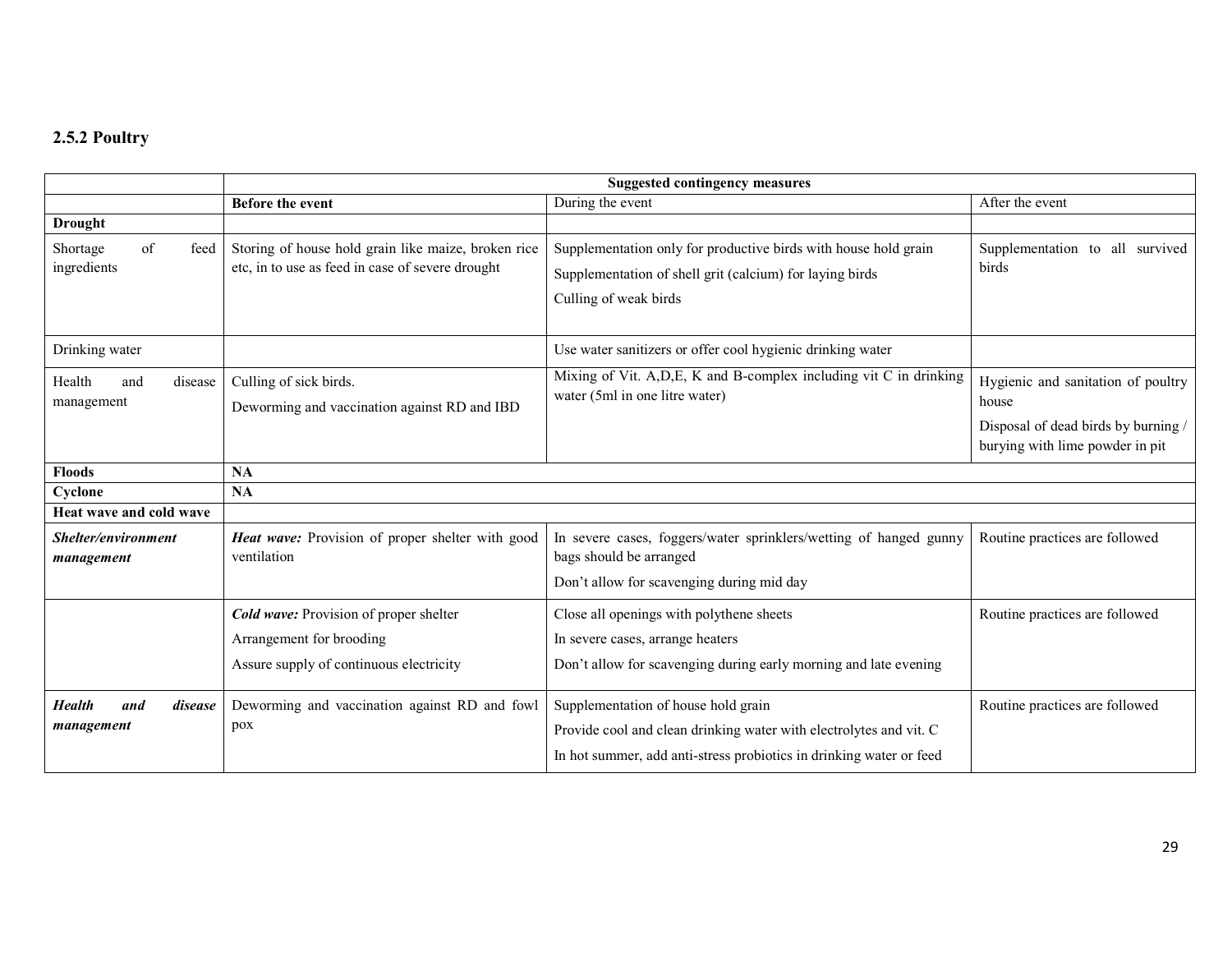# 2.5.3 Fisheries

|                                                                              | <b>Suggested contingency measures</b>                                                                                                                                                                                  |                                                                                                                                                                                                               |                                                                                                                                                                                             |  |  |  |  |  |  |
|------------------------------------------------------------------------------|------------------------------------------------------------------------------------------------------------------------------------------------------------------------------------------------------------------------|---------------------------------------------------------------------------------------------------------------------------------------------------------------------------------------------------------------|---------------------------------------------------------------------------------------------------------------------------------------------------------------------------------------------|--|--|--|--|--|--|
|                                                                              | Before the event                                                                                                                                                                                                       | During the event                                                                                                                                                                                              | After the event                                                                                                                                                                             |  |  |  |  |  |  |
| <b>Drought</b>                                                               |                                                                                                                                                                                                                        |                                                                                                                                                                                                               |                                                                                                                                                                                             |  |  |  |  |  |  |
| Shallow water in ponds due<br>to insufficient rains/inflow                   | 1. Restricted release of water from reservoir.<br>2. Supplementary water harvest structures like pond and<br>tanks have to be developed.<br>3. Renovation and maintenance of existing water harvest<br>structures      | 1. Restrict lifting of water for irrigation purpose of<br>crops<br>2. Catch the stock, market the produce to reduce the<br>density of population in ponds.                                                    | 1. Excavate the ponds to increase the<br>depth.<br>2. Try to release water into the pond if<br>it rains in off-season                                                                       |  |  |  |  |  |  |
| Impact of heat & salt load<br>build up in ponds / change<br>in water quality | 1. Prepare to release water into the habitat                                                                                                                                                                           | Mixing of water from the water harvest structure<br>$\mathbf{1}_{\cdot}$<br>like ponds and tanks into the fish habitat.                                                                                       | Monitoring the water quality and<br>health of aquatic organisms                                                                                                                             |  |  |  |  |  |  |
| Floods                                                                       |                                                                                                                                                                                                                        |                                                                                                                                                                                                               |                                                                                                                                                                                             |  |  |  |  |  |  |
| Innundation<br>with<br>flood<br>waters                                       | 1. Construction of humane shelter.<br>2. Storage of sand filled bags for emergency use.<br>3. Repair and maintenance of bundhs.<br>4. Preparedness for relief<br>5. Insurance coverage provision for life and property | 1. Timely broadcast and telecast and other types of<br>announcement warning about the danger level with<br>respect to water level.<br>2. Evacuation of people to flood shelter areas.<br>3. Relief operation. | 1. Relief operation will continue.<br>2. Care of health of affected people<br>3. Settlement of insurance.<br>4. Financial support to other people.                                          |  |  |  |  |  |  |
| $\&$<br>Water contamination<br>change in BOD                                 | Take appropriate measures to check seepage into pond<br>e.g. Raising bunds to prevent entry of water                                                                                                                   | Check the water quality $&$ take appropriate action                                                                                                                                                           | 1. Application of lime and geolite.<br>2. Application of Alum.<br>3. Application of KmnO4                                                                                                   |  |  |  |  |  |  |
| Health<br>and<br>diseases<br>management                                      | Stock preventive medicines, vaccines                                                                                                                                                                                   | Prevent influx of diseased fish from outside source,<br>Check through nets<br>Administer medicines through random catch<br>Disinfect water by lime, KMnO4                                                     | 1. Application of lime and KmnO4.<br>2. Assessment of the health status of<br>fish and accordingly control measure<br>should be taken.<br>3. Control on transport of brooders and<br>seeds. |  |  |  |  |  |  |
| Cyclone                                                                      |                                                                                                                                                                                                                        |                                                                                                                                                                                                               |                                                                                                                                                                                             |  |  |  |  |  |  |
| Flooding<br>Overflow/<br>of<br>ponds                                         | Increase in pond height, Provision of swiss gate                                                                                                                                                                       | To allow excess water through swiss gate                                                                                                                                                                      | Repair of ponds and dike                                                                                                                                                                    |  |  |  |  |  |  |
| Change in fresh/brackish<br>water ratio                                      | <b>NIL</b>                                                                                                                                                                                                             | <b>NIL</b>                                                                                                                                                                                                    | <b>NI</b>                                                                                                                                                                                   |  |  |  |  |  |  |
| Health and diseases<br>management                                            | Profilatic measures to be taken                                                                                                                                                                                        | Excess water drain out, Provision of good aeration                                                                                                                                                            | Farm and water treatment with lime<br>and medicine                                                                                                                                          |  |  |  |  |  |  |
| Heat wave and cold wave                                                      |                                                                                                                                                                                                                        |                                                                                                                                                                                                               |                                                                                                                                                                                             |  |  |  |  |  |  |
| Management of pond<br>environment                                            | Good water quality to be maintained, Water depth to<br>be maintained                                                                                                                                                   | Recirculation of water and pruning                                                                                                                                                                            | Water treatment with lime                                                                                                                                                                   |  |  |  |  |  |  |
| Health and diseases<br>management                                            | Profilactic measures to be taken                                                                                                                                                                                       | Maintain good quality water in ponds                                                                                                                                                                          | Treatment of pond water with lime and<br>medicines                                                                                                                                          |  |  |  |  |  |  |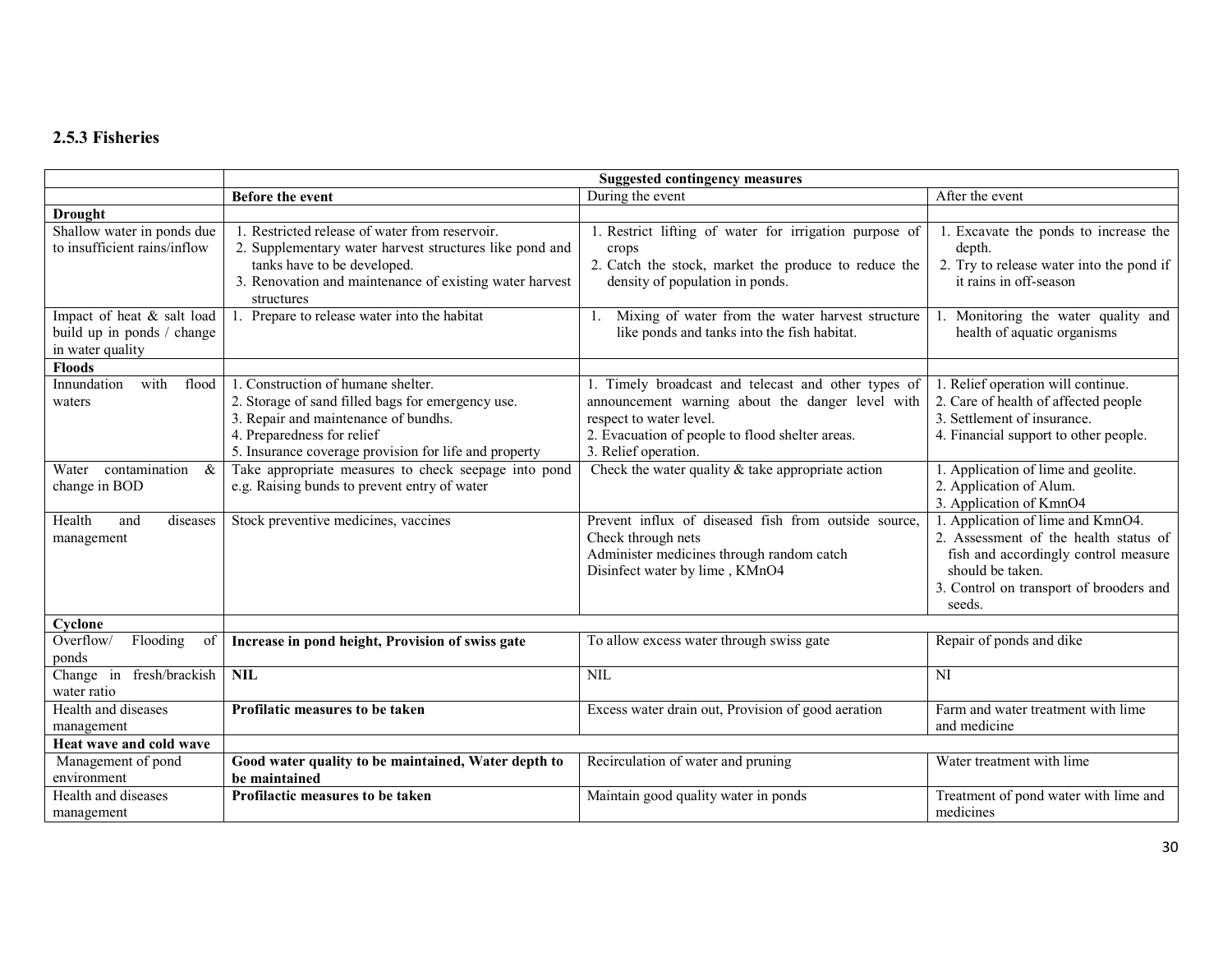#### ANNEXURE-I





ORISSA STATE MAP BARGARH DISTRICT MAP